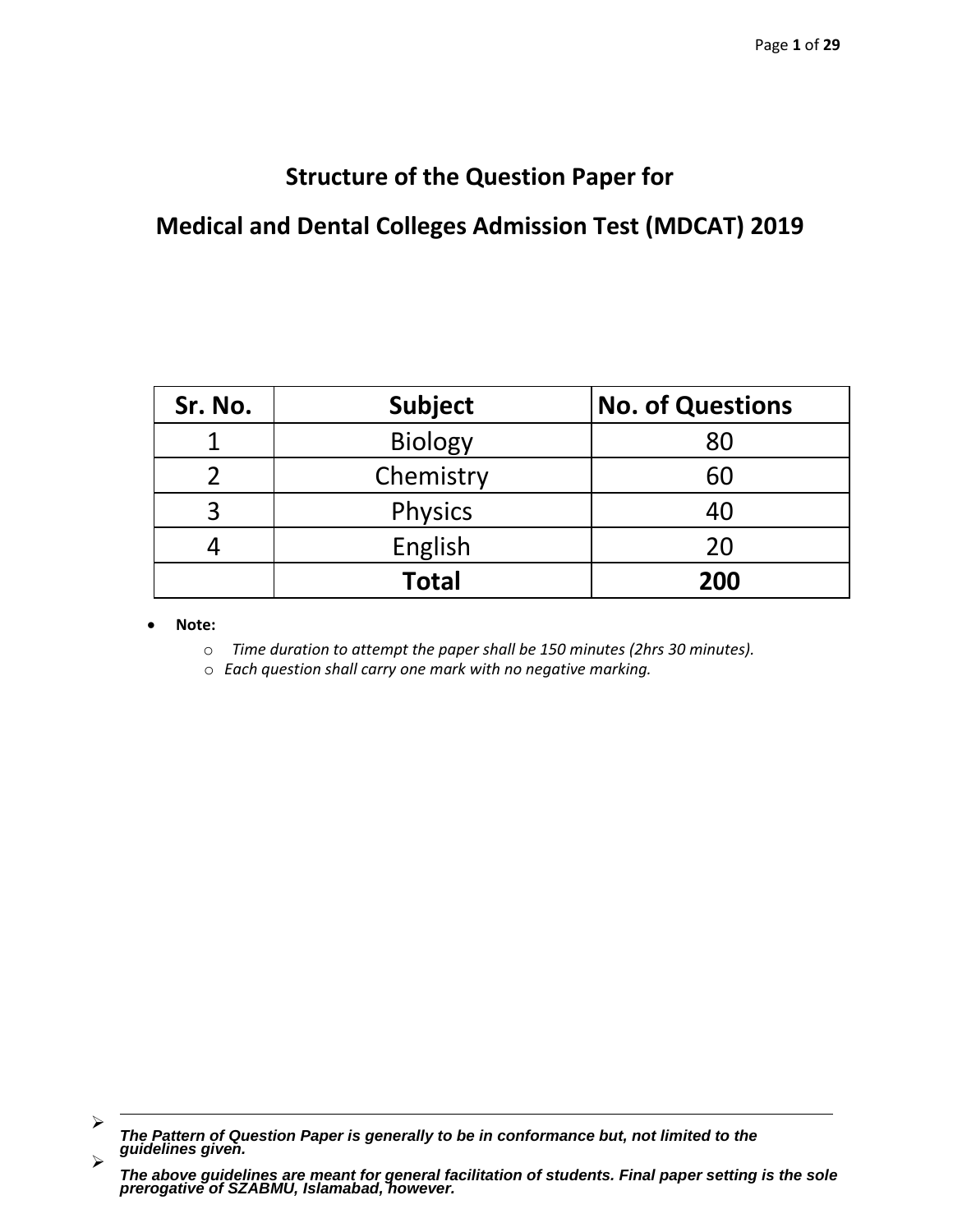# **BIOLOGY**

## **Table of Contents**

- [The Cell](#page-2-0)
- [Biological Molecules](#page-2-0)
- [Chromosomes and DNA](#page-2-0)
- [Cell Division](#page-3-0)
- [Variety of Life](#page-3-0)
- Bioenergetics
- [Gas Exchange](#page-4-0)
- [Transport in Plants](#page-4-0)
- [Transport in Human](#page-4-0)
- [Immunity](#page-4-0)
- [Homeostasis](#page-5-0)
- [Muscles and Movement](#page-5-0)
- [Communication](#page-5-0)
- [Reproduction](#page-5-0)
- [Genetics](#page-6-0)
- [Biotechnology](#page-6-0)
- [Evolution](#page-6-0)

<sup>➤</sup> *The Pattern of Question Paper is generally to be in conformance but, not limited to the guidelines given.*  $\blacktriangleright$ 

*The above guidelines are meant for general facilitation of students. Final paper setting is the sole prerogative of SZABMU, Islamabad, however.*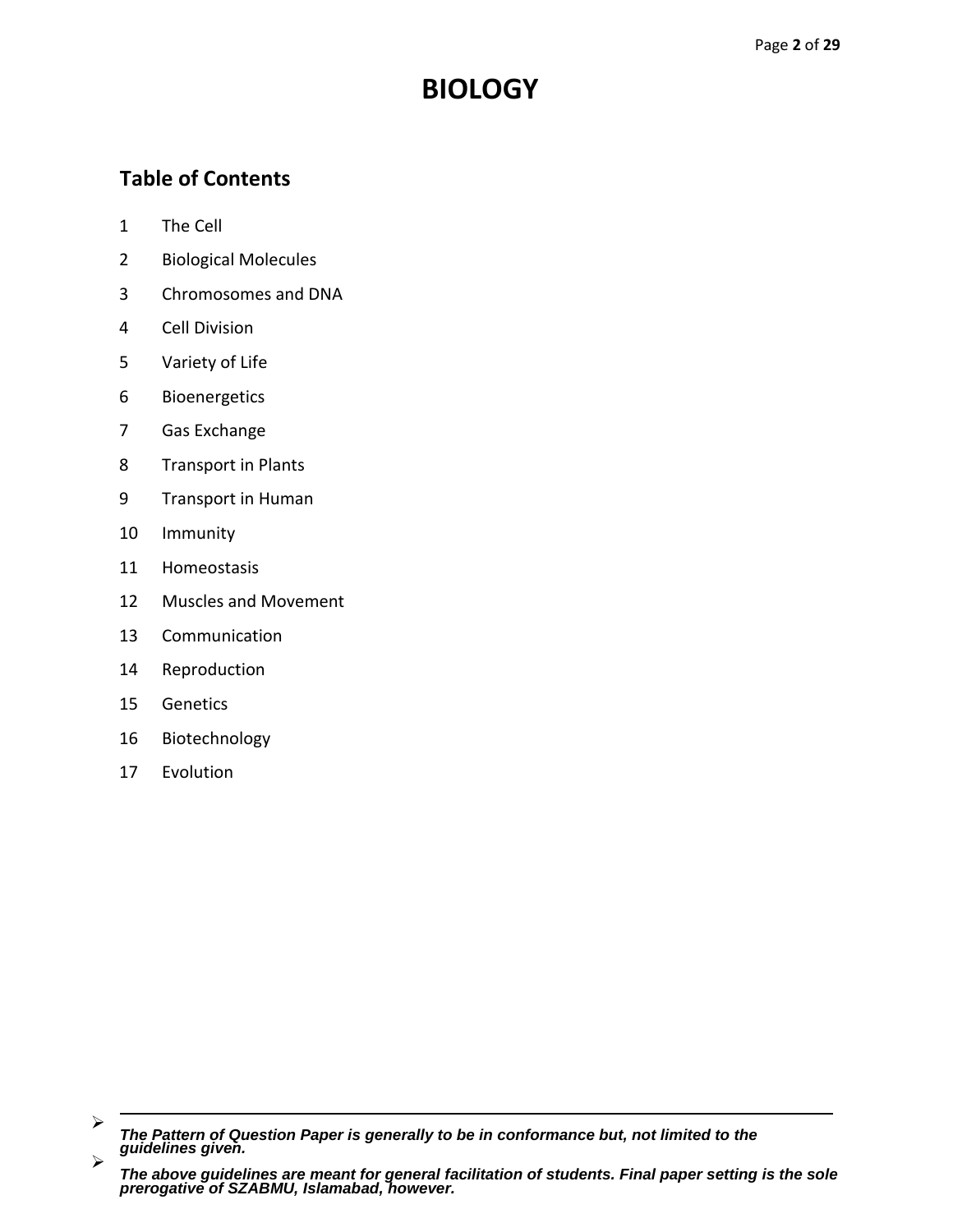## <span id="page-2-0"></span>**1 The Cell**

### **COURSE CONTENT**

- Light and Electron Microscope (Magnification and Resolution)
- Structure of Typical Animal and Plant Cell
- Fluid Mosaic Model of Cell Membrane
- Transport of Material across the Cell Membrane: Active transport, Passive transport, Endocytosis and Exocytosis
- Eukaryotic Cell Structures: Endoplasmic reticulum (RER & SER), Ribosomes, Golgi apparatus, Lysosomes, Vacuoles, Centrioles & Microtubules, Mitochondria, Chloroplast and Nucleus (nuclear membrane, nucleolus and chromosomes)
- Prokaryotic Cell & Eukaryotic cell

## **2 Biological Molecules**

## **COURSE CONTENT**

- Carbohydrates: Monosaccharides, Disaccharides and Polysaccharides (Starch, Glycogen & Cellulose)
- Lipids: Triglycerides, Phospholipids and their functions.
- Proteins: Amino Acids & Peptide bond formation, Structures of Proteins (primary, secondary, tertiary and quaternary structures) and Globular & Fibrous Proteins
- Nucleic acids: DNA, RNA and Types of RNA
- Water: Heat of vaporization, Specific Heat Capacity and Solvent Action
- Enzyme: Definition, Characteristics of, Mechanism of Enzyme Action Enzymes (Lock & key model and Induced fit model), Factors affecting the rate of Enzyme Action, **Inhibitors**

## **3 Chromosomes and DNA**

- Chromosome: Nucleosome, DNA, Histone Proteins, Chromatids, Centromere and Telomeres
- $\blacktriangleright$ *The Pattern of Question Paper is generally to be in conformance but, not limited to the guidelines given.*  $\blacktriangleright$

*The above guidelines are meant for general facilitation of students. Final paper setting is the sole prerogative of SZABMU, Islamabad, however.*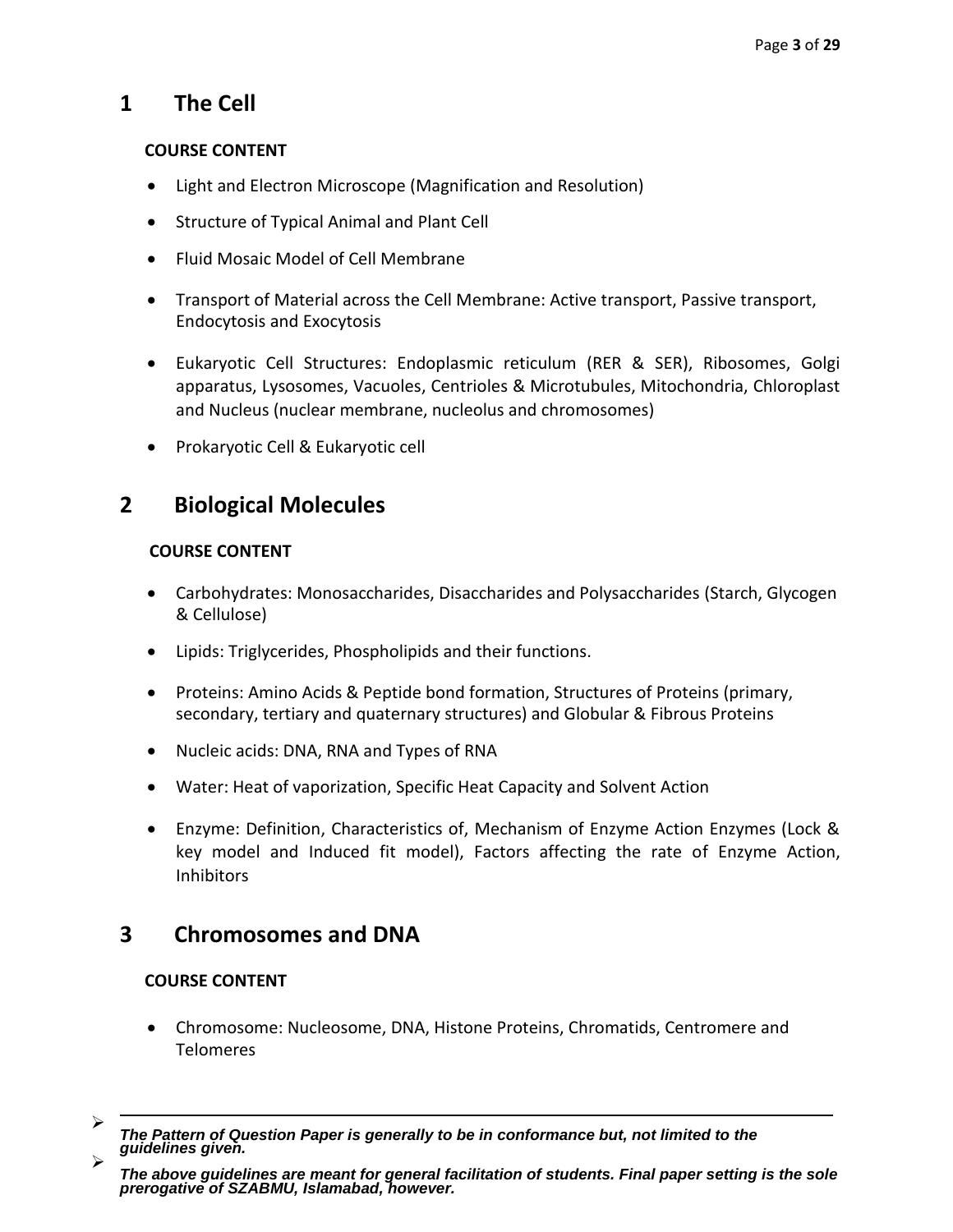- <span id="page-3-0"></span>Gene as a Basic Unit of Genetic Information
- DNA Replication: Hypothesis of DNA Replication, Meselson & Stahl's experiment and Replication
- **Transcription**
- Genetic Code
- **Translation**

## **4 Cell Division**

## **COURSE CONTENT**

- Cell Cycle: Interphase (G1, S and G2 phases), Mitotic phase and Cytokinesis
- Mitosis: Process of Mitosis, Significance of Mitosis
- Meiosis: Process of Meiosis and Significance of Meiosis

## **5 Variety of Life**

## **COURSE CONTENT**

- Kingdoms: Protoctista, Fungi, Plantae and Animalia
- Viruses: Structure of Viruses
- AIDS: Causative Agent, Modes of Transmission and Prevention & Control

## **6 Bioenergetics**

- Photosynthetic Pigments (Chlorophylls and Carotenoids)
- Absorption and Action Spectra
- Light-Dependent Reactions (cyclic and non-cyclic phosphorylation) and Light-Independent Reactions (Calvin cycle).
- Cellular Respiration: Glycolysis, Link reaction / Pyruvic Oxidation, Kreb's Cycle (with reference to production of NADH, FADH and ATP) and ETC
- Anaerobic Respiration and its Types (Alcoholic and Lactic Acid Fermentation).
- $\blacktriangleright$ *The Pattern of Question Paper is generally to be in conformance but, not limited to the guidelines given.*  $\blacktriangleright$

*The above guidelines are meant for general facilitation of students. Final paper setting is the sole prerogative of SZABMU, Islamabad, however.*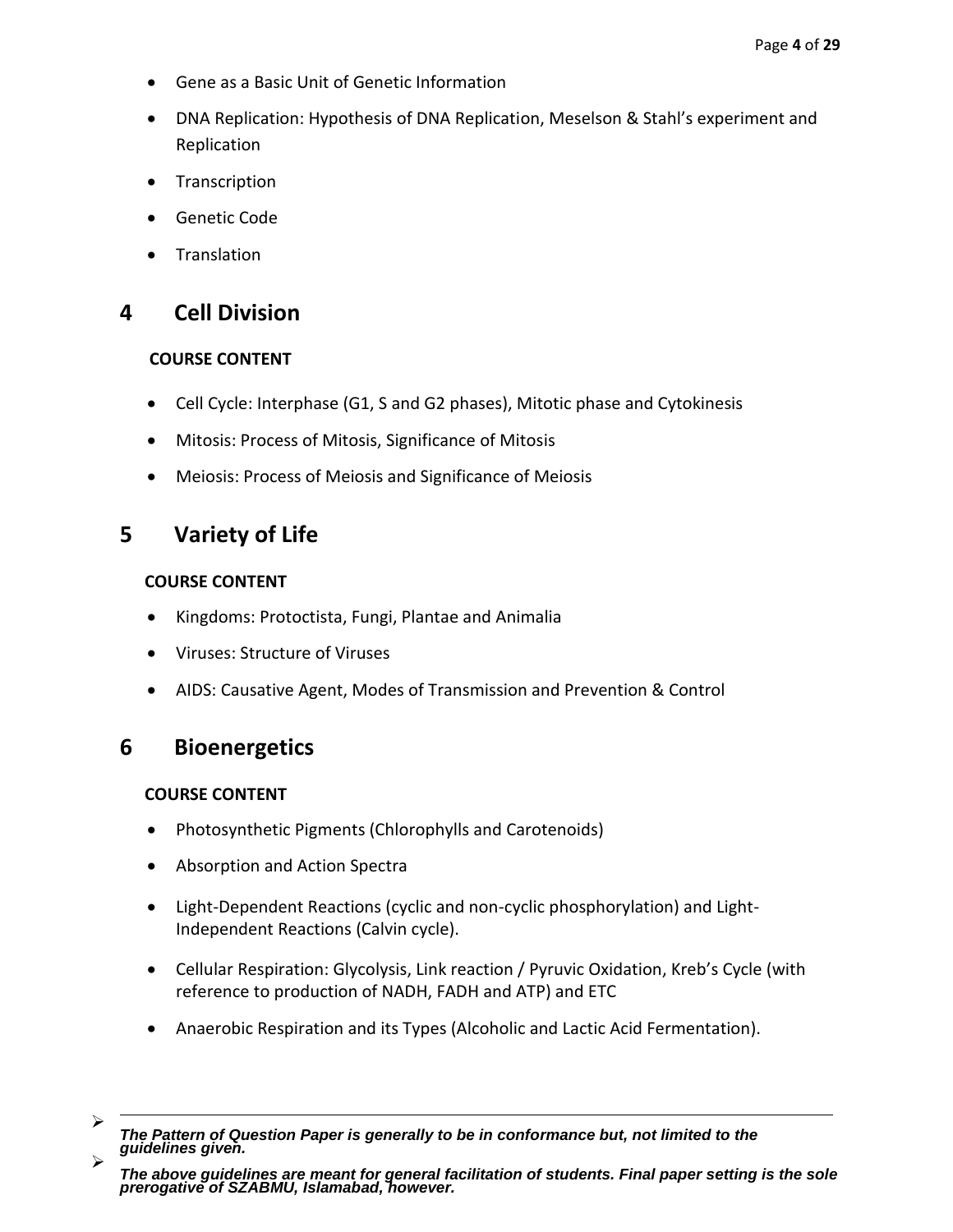## <span id="page-4-0"></span>**7 Gas Exchange**

## **COURSE CONTENT**

- Anatomy of Human Respiratory System.
- Transport of Respiratory Gases: O<sub>2</sub> & CO<sub>2</sub> and Role of Haemoglobin as Respiratory Pigment.
- Respiratory Disorders: Tuberculosis, Emphysema and Lung Cancer

## **8 Transport in Plants**

## **COURSE CONTENT**

- Transport of Water and Minerals: Apoplast & Symplast Pathway and Cohesion, Transpiration Pull / Tension & Adhesion
- Transpiration, Factors affecting it and opening and closing of Stomata.
- Translocation according to Pressure Flow Theory
- Xerophytes

## **9 Transport in Human**

## **COURSE CONTENT**

- Heart: Structure of heart, Cardiac Cycle, Control of Heart Beat, ECG and Blood Pressure
- Blood Vessels: Arteries, Veins and Capillaries
- Blood: Plasma and Blood Cells (RBCs, WBCs and platelets).
- Lymphatic System

## **10 Immunity**

- Immune System and its Components
- Types of Immunity
- Vaccination

 $\blacktriangleright$ *The Pattern of Question Paper is generally to be in conformance but, not limited to the guidelines given.*  $\blacktriangleright$ 

*The above guidelines are meant for general facilitation of students. Final paper setting is the sole prerogative of SZABMU, Islamabad, however.*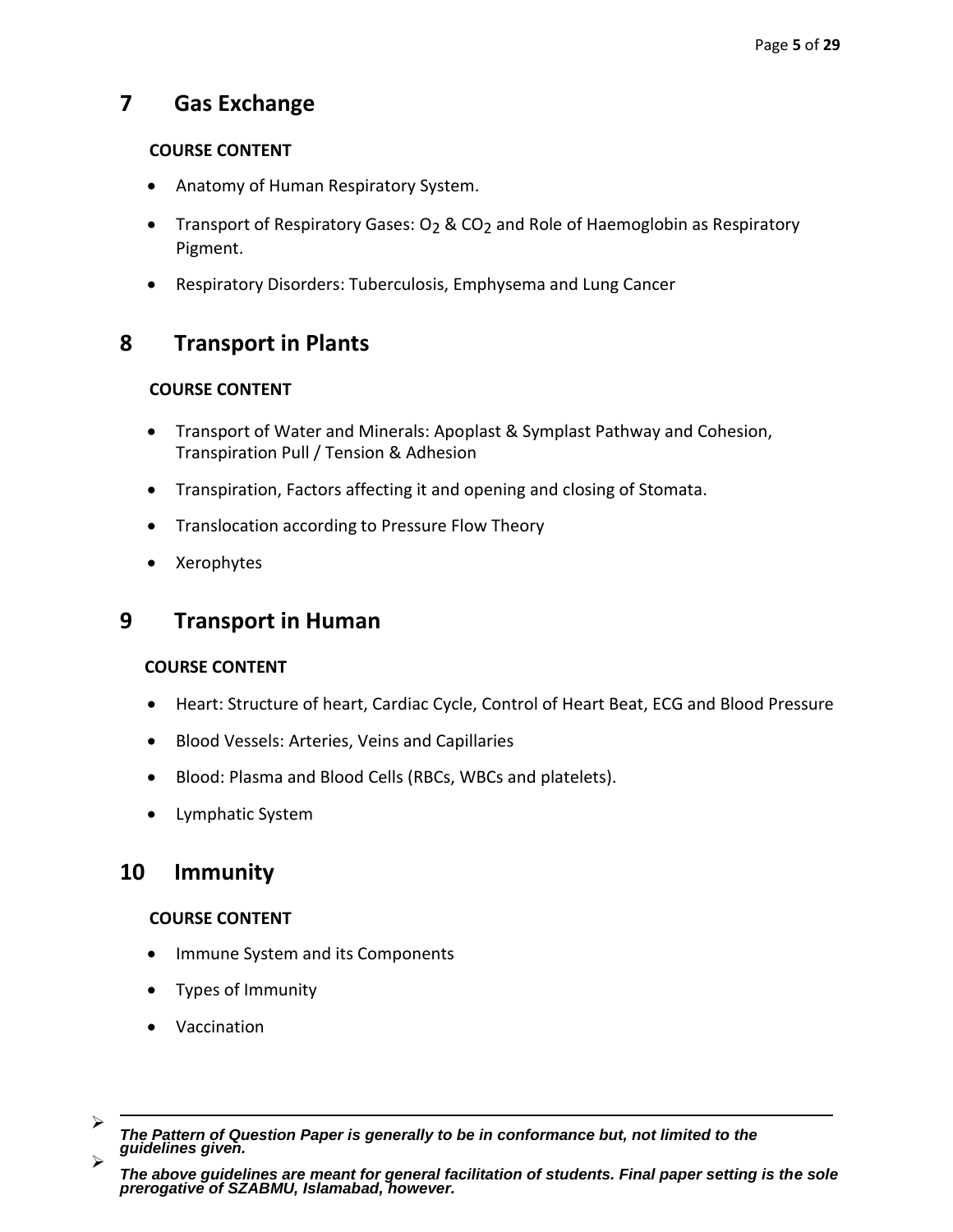## <span id="page-5-0"></span>**11 Homeostasis**

## **COURSE CONTENT**

- Homeostasis
- Thermoregulation in Mammals
- Human Urinary System

## **12 Muscles and Movement**

### **COURSE CONTENT**

- Structure and Function of Skeletal Muscle
- Mechanism of Skeletal Muscle Contraction; Sarcomere, Ultrastructure of Myofilaments, Sliding Filament, Control of Actin-Myosin Interaction and Use of Energy for Muscle Contraction.

## **13 Communication**

### **COURSE CONTENT**

- Nervous Coordination in Mammals
- Neurons: Sensory, Intermediate / relay and motor neurons
- Reflex arc / Reflex action
- Nerve impulse
- Synapse
- Hormones: Definition & Types of Hormones, Hormones of Islets of Langerhans (Insulin & Glucagon) and Role of ADH in Osmoregulation.
- Plants Hormones: Auxins, Gibberellins and Abscisic Acid

## **14 Reproduction**

- Gametogenesis: Spermatogenesis and Oogenesis
- Hormonal control of Human Menstrual Cycle (FSH, LH, estrogen and progesterone)
- $\blacktriangleright$ *The Pattern of Question Paper is generally to be in conformance but, not limited to the guidelines given.*  $\blacktriangleright$

*The above guidelines are meant for general facilitation of students. Final paper setting is the sole prerogative of SZABMU, Islamabad, however.*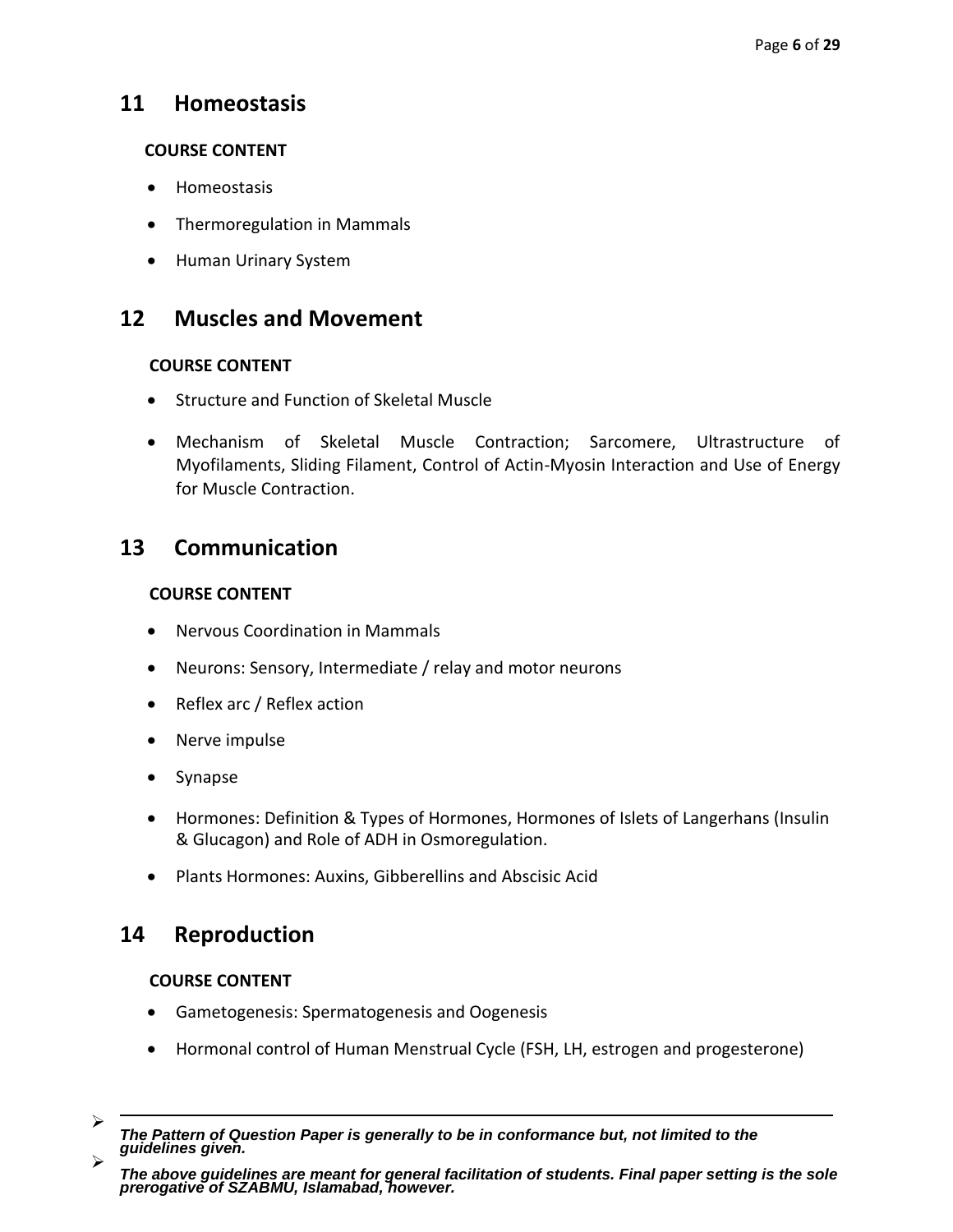## <span id="page-6-0"></span>**15 Genetics**

### **COURSE CONTENT**

- Basics of Genetics: Gene, Locus, Allele, Gene Pool, Phenotype, Genotype, Homozygous, Heterozygous, Dominant Allele, Recessive Allele, Complete Dominance, Codominance, Linkage, F<sub>1</sub> & F<sub>2</sub> Generations, Mutation and Multiple Allele.
- Gene Linkage: Crossing over and Recombination Frequency / Cross Over Value
- Continuous and Discontinuous Variations
- Punnet square, Test cross and Monohybrid & Dihybrid Crosses
- Gene Linkage and Sex Linkage in Human (Haemophilia and Colour Blindness)

## **16 Biotechnology**

## **COURSE CONTENT**

- Recombinant DNA Technology / Genetic Engineering: Principles of Recombinant DNA Technology and its Application, PCR & Gel Electrophoresis and DNA Analysis / Finger Printing
- Gene Therapy
- Transgenic Organisms (Bacteria, Plants and Animals)

## **17 Evolution**

- Theory of natural selection
- Hardy-Weinberg theorem and factors affecting gene / allele frequency

 $\blacktriangleright$ *The Pattern of Question Paper is generally to be in conformance but, not limited to the guidelines given.*  $\blacktriangleright$ 

*The above guidelines are meant for general facilitation of students. Final paper setting is the sole prerogative of SZABMU, Islamabad, however.*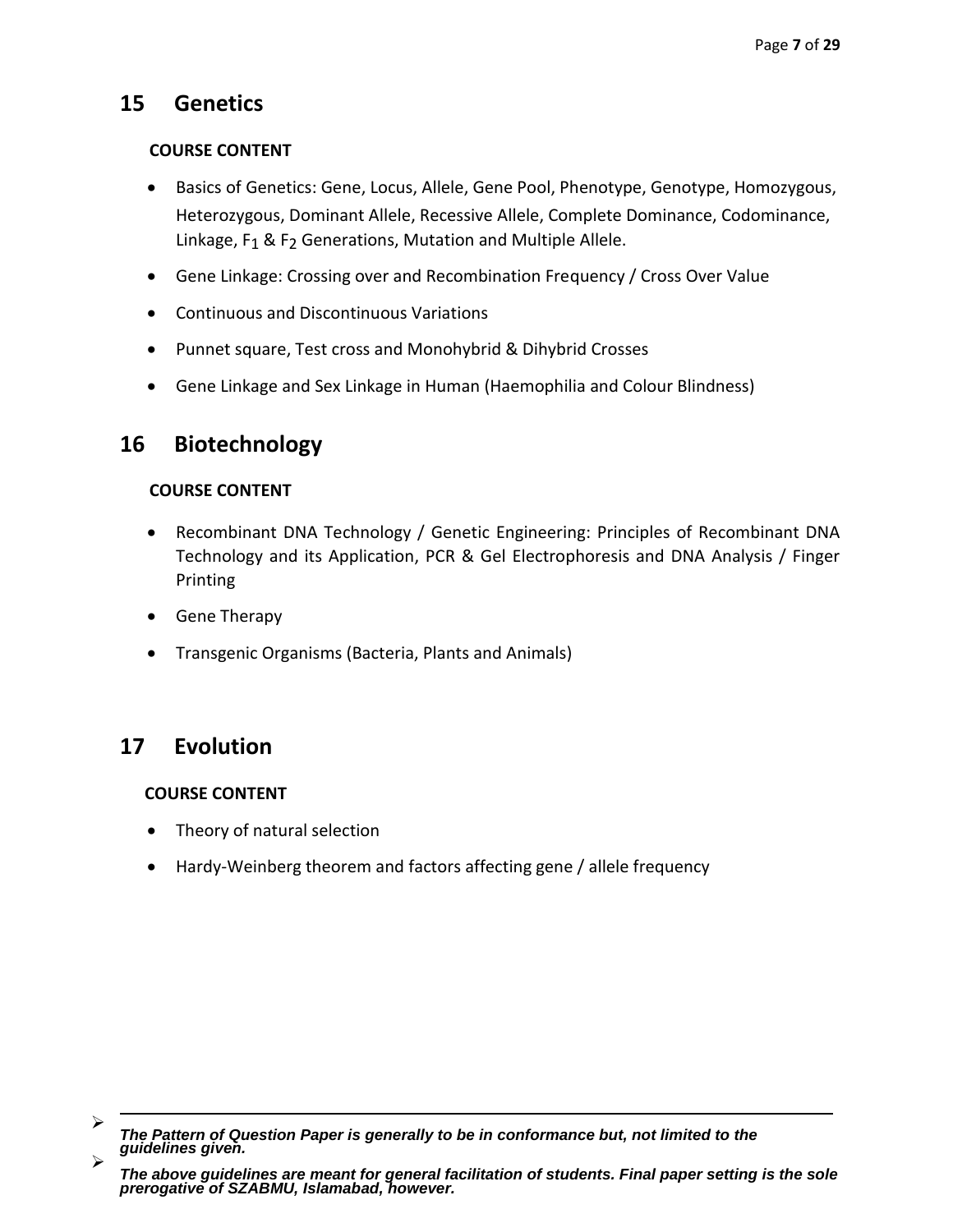# **CHEMISTRY**

## **TABLE OF CONTENTS**

## **A. Physical Chemistry**

- 1. Fundamental Concepts
- 2. States of Matter
- 3. Atomic Structure
- 4. Chemical Bonding
- 5. Chemical Energetics
- 6. Electrochemistry
- 7. Chemical Equilibrium
- 8. Reaction Kinetics

## **B. Inorganic Chemistry**

- 1. Periods
- 2. Groups
- 3. Transition Elements
- 4. Compounds of Nitrogen and Sulphur

## **C. Organic Chemistry**

- 1. Fundamental Principles
- 2. Hydrocarbons
- 3. Alkyl Halides (Haloalkanes)
- 4. Alcohols and Phenols
- 5. Aldehydes and Ketones
- 6. Carboxylic Acids
- 7. Macromolecules
- 8. Environmental Chemistry

 $\blacktriangleright$ *The Pattern of Question Paper is generally to be in conformance but, not limited to the guidelines given.*  $\blacktriangleright$ 

*The above guidelines are meant for general facilitation of students. Final paper setting is the sole prerogative of SZABMU, Islamabad, however.*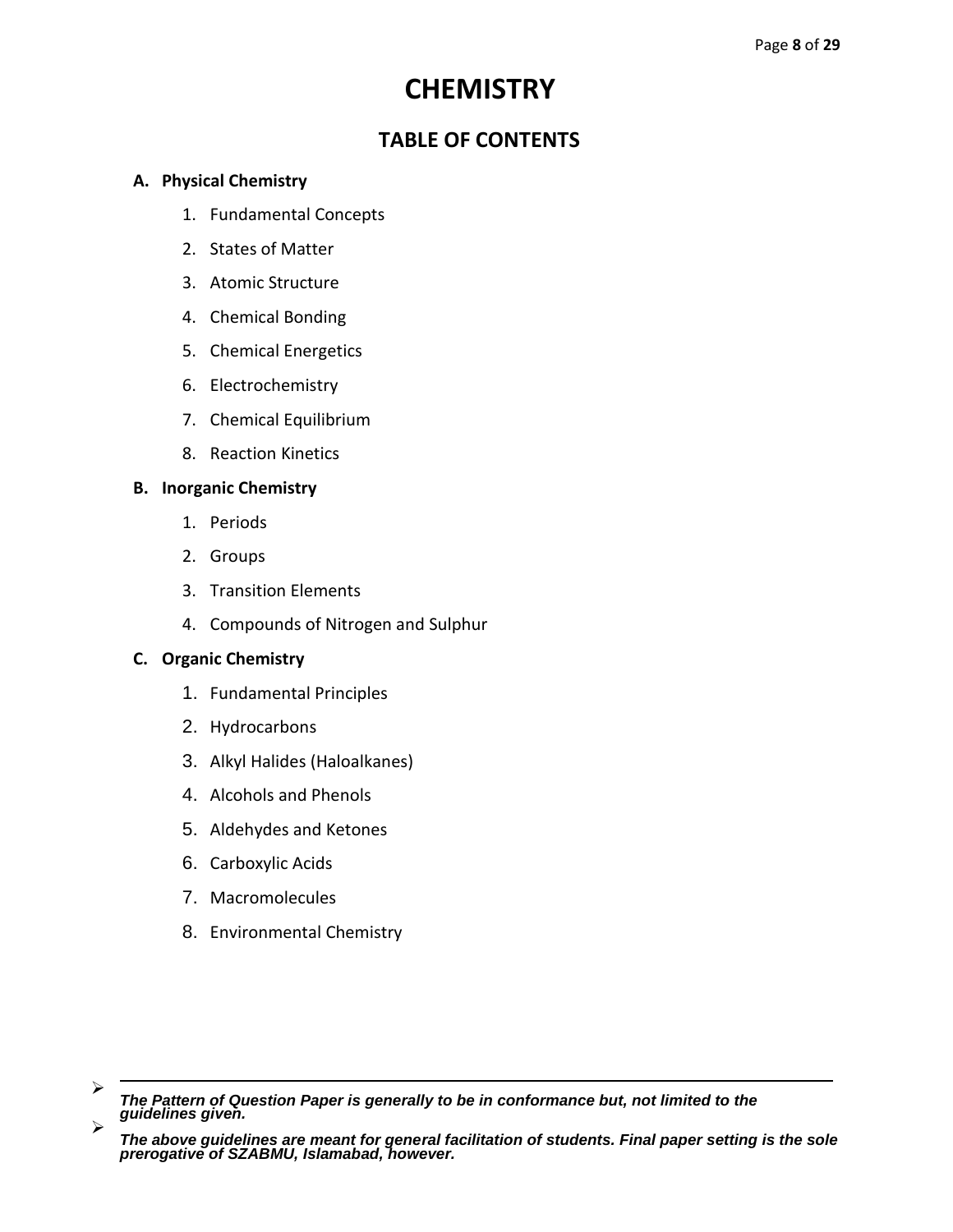## **PHYSICAL CHEMISTRY**

### **1. FUNDAMENTAL**

### **CONCEPTS COURSE CONTENT**

- Relative masses
- Isotopes
- Mole
- Avogadro's number
- Empirical and Molecular formulae
- **•** Stoichiometric Calculations
- Concentration units of solutions
	- i. Percentage composition
	- ii. Molarity
	- iii. Mole fraction

#### **2. STATES OF MATTER**

#### **COURSE CONTENT**

- Gaseous state
- General Gas Equation (PV=n RT).
- Liquid state:
	- i. Evaporation
	- ii. Vapor pressure
	- iii. Boiling
	- iv. Structure of ice
- Lattice structure of a Crystalline solid

#### **3. ATOMIC STRUCTURE**

- Proton, Neutron and Electron
- Distribution of Mass and charges
- Deduce the number of protons, neutrons and electrons from given proton number and nucleon number
- $\blacktriangleright$ *The Pattern of Question Paper is generally to be in conformance but, not limited to the guidelines given.*  $\blacktriangleright$

*The above guidelines are meant for general facilitation of students. Final paper setting is the sole prerogative of SZABMU, Islamabad, however.*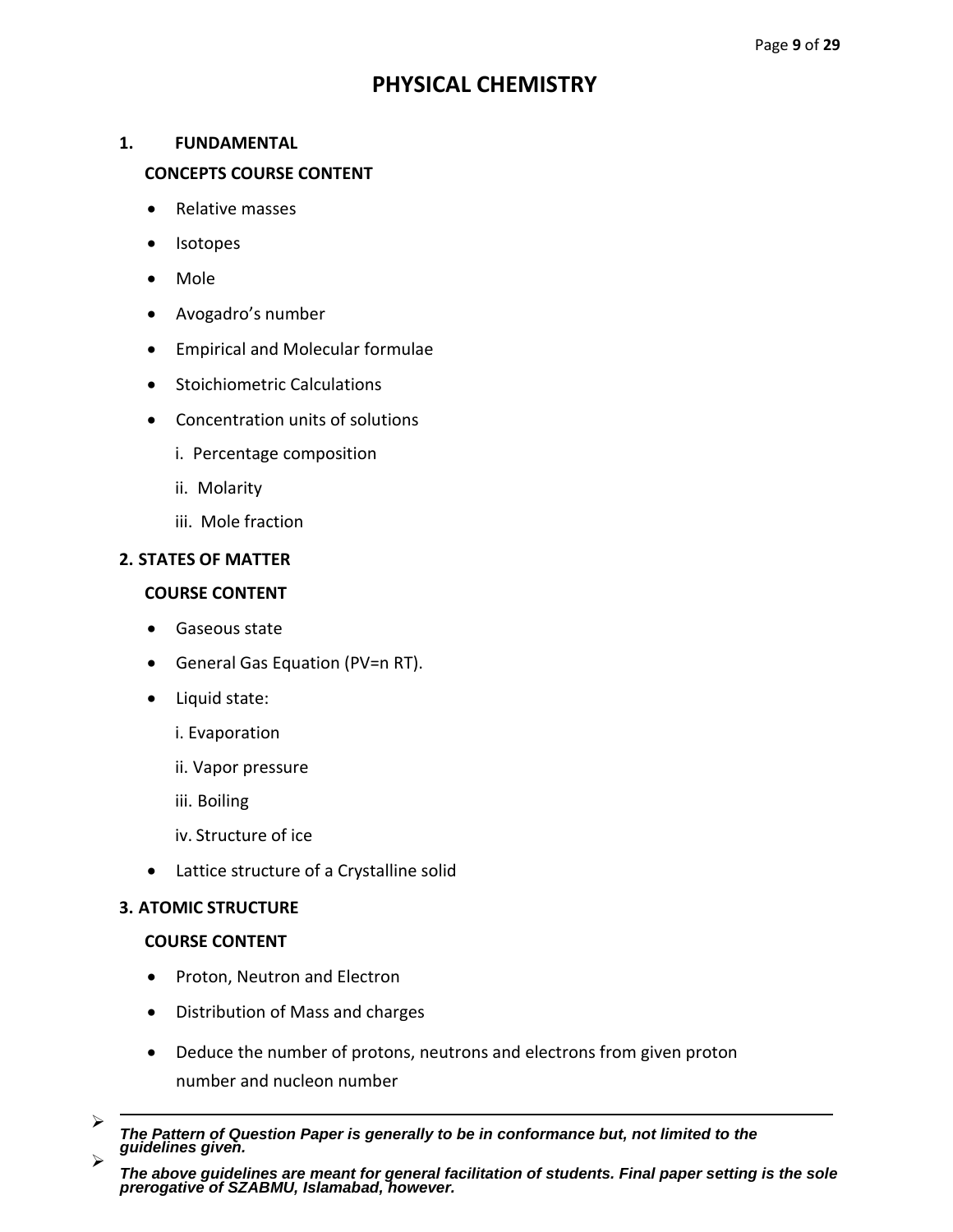- Shape of s, p and d- Orbitals
- Electronic configuration
- Ionization energy
- Electron affinity

### **4. CHEMICAL BONDING**

### **COURSE CONTENT**

- Ionic (Electrovalent) bond
- Use the "dot and cross" model for:
	- i. Covalent bonding
	- ii. Co-ordinate (dative covalent) bonding
- Shapes and Bond Angles of molecules
- Covalent Bonding.
- Bond Energy, Bond length and bond Polarity (Electronegativity difference)
- Intermolecular Forces (especially Hydrogen Bonding)
- Interpret and Predict the effect of different types of bonding on physical properties of substances.

### **5. CHEMICAL ENERGETICS**

### **COURSE CONTENT**

- Concept of Energy changes during Chemical reactions
- Use the terms:
	- i. Enthalpy change of reaction
	- ii. Bond energy
- Numerical Magnitude of Lattice Energy
- **•** Hess's law to construct simple energy cycles.

### **6. ELECTROCHEMISTRY**

- Redox processes
- Oxidation numbers of Elements.
- Balancing chemical equations by redox method
- $\blacktriangleright$ *The Pattern of Question Paper is generally to be in conformance but, not limited to the guidelines given.*  $\blacktriangleright$

*The above guidelines are meant for general facilitation of students. Final paper setting is the sole prerogative of SZABMU, Islamabad, however.*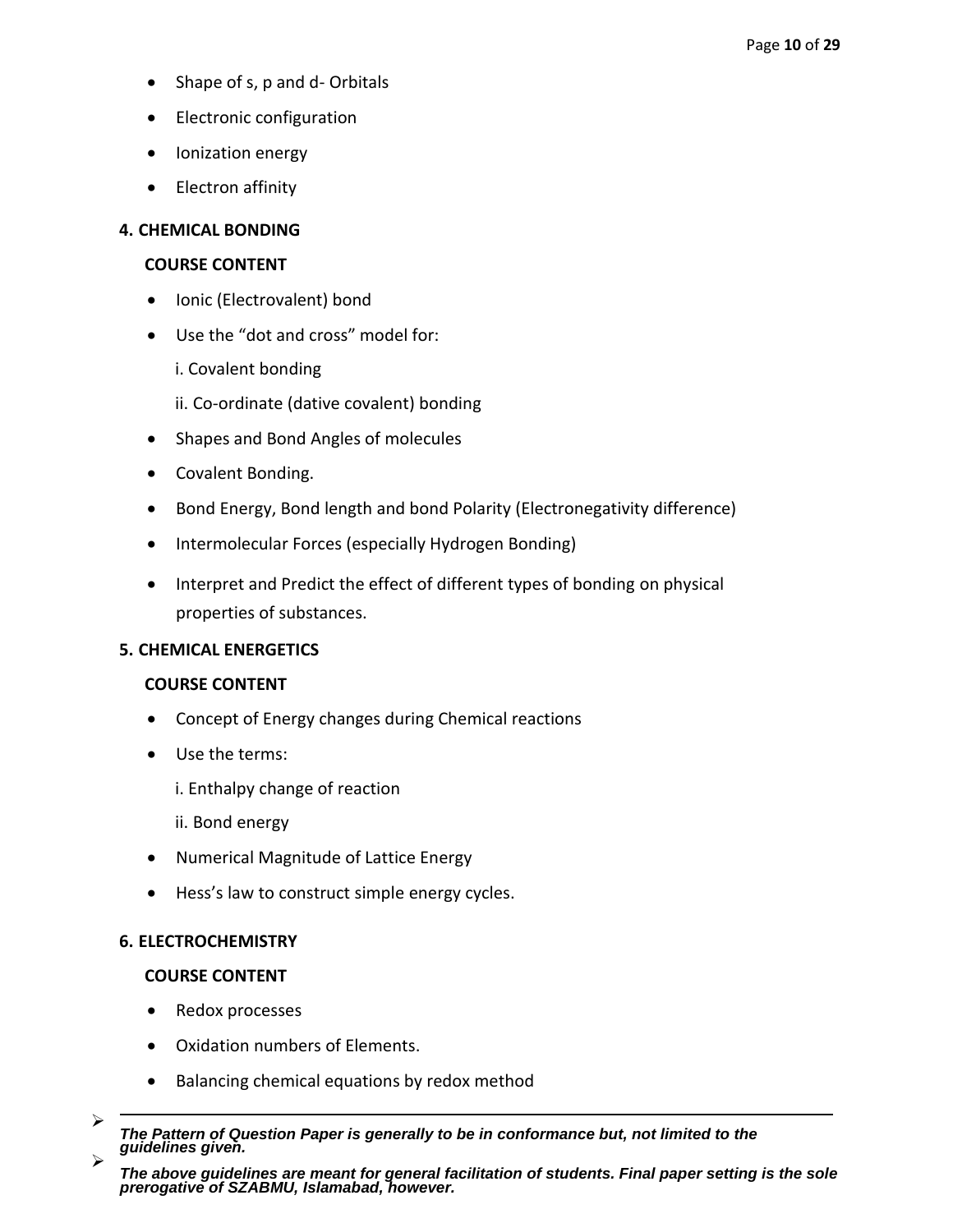- Standard electrode (redox) Potential
- Standard Hydrogen Electrode
- Methods used to measure the standard Electrode potentials of metals
- Standard Cell Potential
- Electrode Potential.
- Construct Redox equations
- Advantages of Developing the  $H<sub>2</sub>/O<sub>2</sub>$  fuel cell

### **7. CHEMICAL EQUILIBRIUM**

### **COURSE CONTENT**

- Rates of forward and reverse Reactions and Dynamic Equilibrium
- Le- Chatelier's Principle.
- Deduce expression for Equilibrium constant
- Calculate the values of Equilibrium constants
- Calculate the equilibrium quantities
- Conditions used in Haber process.
- Qualitatively the differences in behavior of strong/weak acids and bases
- Terms: pH,  $K_a$ , p $K_a$ ,  $K_b$ , p $K_b$ ,  $K_w$  and  $K_{SD}$ .
- $\bullet$  [H<sup>+</sup> <sub>(aq)</sub>], [OH<sup>-</sup> <sub>(aq)</sub>], pH and pOH values for strong and weak acids and bases.

## **8. REACTION KINETICS/ CHEMICAL KINETICS**

- Rate of Reaction, Activation Energy, Catalysis, Rate Equation, Order of Reaction, Rate Constant
- Collisions
- Enzymes as Biological Catalysts
- Construct and use rate equations with special emphasis on
	- i. Zero order reaction
	- ii. 1<sup>st</sup> order reaction
	- iii. 2<sup>nd</sup> order reaction
- Half-life of a first order Reaction
- $\blacktriangleright$ *The Pattern of Question Paper is generally to be in conformance but, not limited to the guidelines given.*  $\blacktriangleright$

*The above guidelines are meant for general facilitation of students. Final paper setting is the sole prerogative of SZABMU, Islamabad, however.*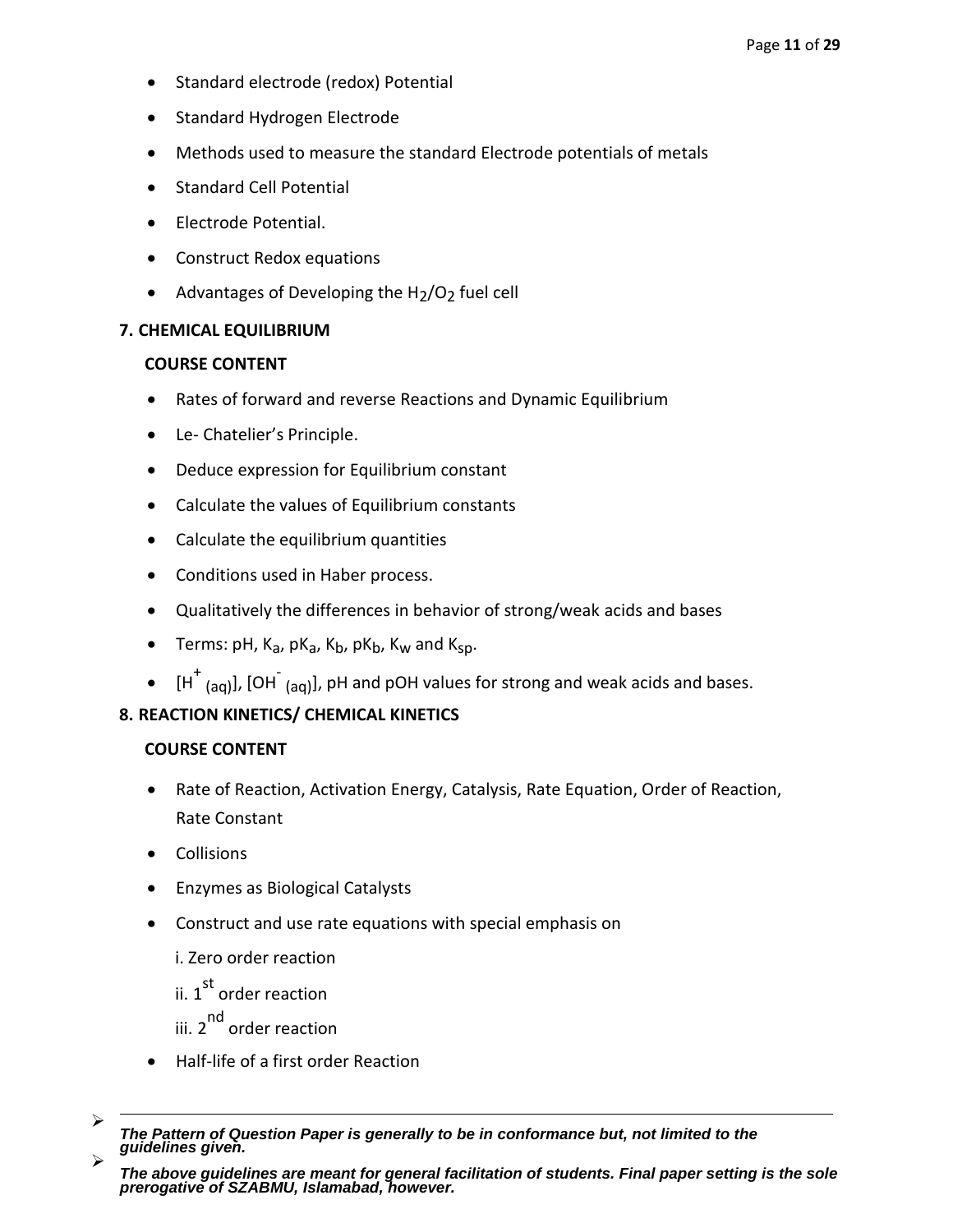- Calculate the order of reaction
- Calculate the rate constant
- Name a Suitable method for studying the rate of a Reaction

## **INORGANIC CHEMISTRY**

#### **1. PERIODS**

#### **COURSE CONTENT**

- **Variation in the Physical properties of Elements Belonging to period 2 and period 3:**
	- **a.** Atomic Radius
	- **b.** Ionic Radius
	- **c.** Melting Point
	- **d.** Boiling Point
	- **e.** Ionization Energy
	- **f.** Electronegativity
	- **g.** Electron Affinity
	- **h.** Electrical Conductivity
	- **i.** Oxidation States
	- **j.** Hydration Energy
- Periodic Relationship in Binary compounds:
	- **a.** Halides (especially chlorides)
	- **b.** Oxides

### **2. GROUPS:**

- The variation in the properties of group II and VII Elements:
	- **a.** Reactions of group II elements.
	- **b.** Thermal decomposition and solubility of compounds of group II elements
	- **c.** Properties of Halogens and their compounds
	- **d.** Reaction of Chlorine
	- **e.** Comparison of Oxidizing power of halogens
- ⋗ *The Pattern of Question Paper is generally to be in conformance but, not limited to the guidelines given.* ⋗
- *The above guidelines are meant for general facilitation of students. Final paper setting is the sole prerogative of SZABMU, Islamabad, however.*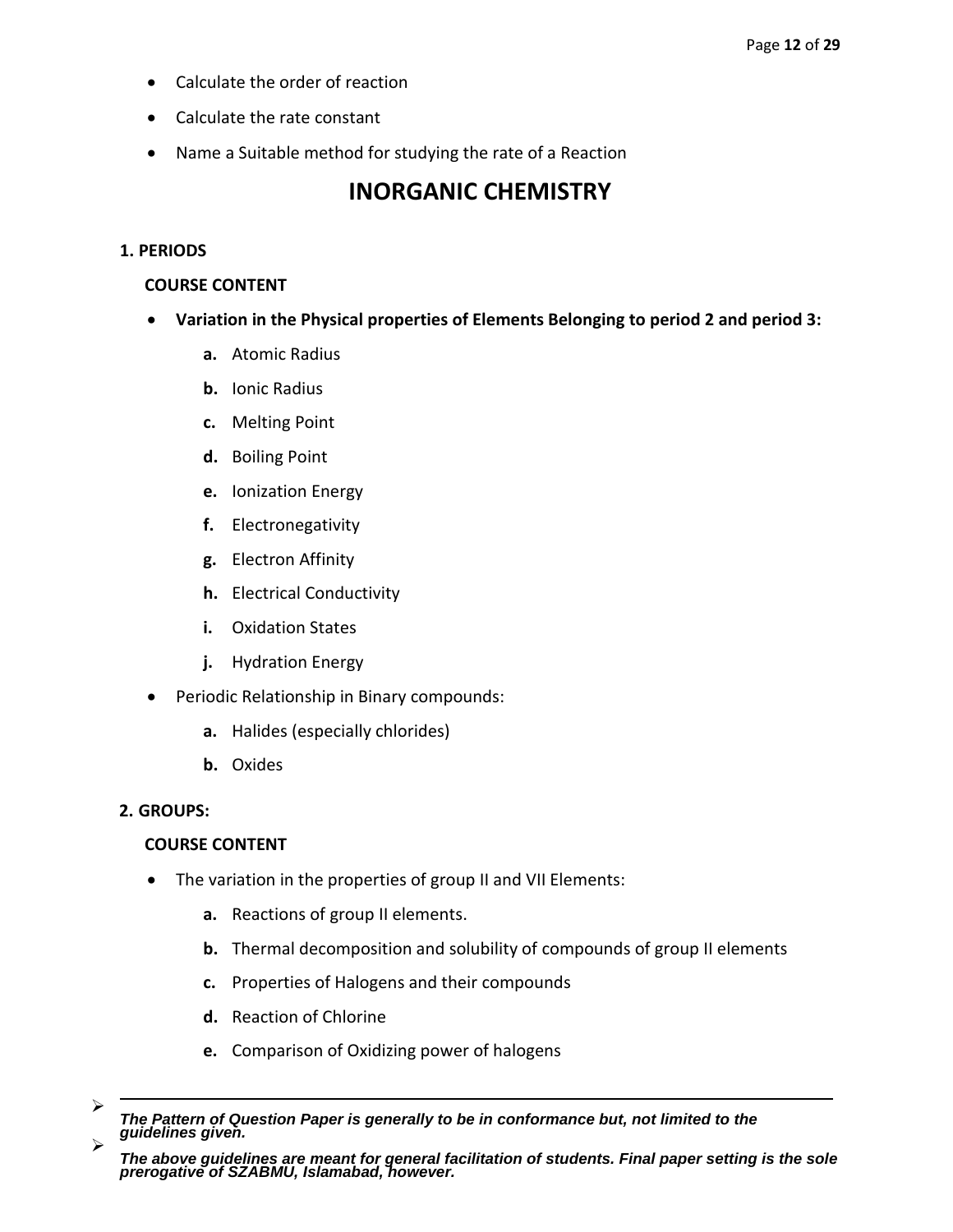**f.** Uses of Halogens and compounds of Halogens

#### **3. TRANSITION ELEMENTS:**

#### **COURSE CONTENT**

- Chemistry of Transition Elements of 3d series:
	- **a.** Electronic Configuration
	- **b.** Variable Oxidation states
	- **c.** Uses as a Catalyst
	- **d.** Formation of Complexes
	- **e.** Colour of Transition Metal Complexes
	- **f.** Geometry and isomerism of complex ions with coordination number 4 and 6.

### **4. COMPOUNDS OF NITROGEN AND SULPHUR**

#### **COURSE CONTENT**

Presence of Sulphur Dioxide in atmosphere

## **ORGANIC CHEMISTRY**

#### **1. FUNDAMENTAL PRINCIPLES:**

- The Organic compounds.
- Alkanes and Alkenes of lower masses.
- Nucleophiles, electrophiles and free radicals
- Isomerism.
- Functional group and Nomenclature of organic compounds.

 $\blacktriangleright$ *The Pattern of Question Paper is generally to be in conformance but, not limited to the guidelines given.*  $\blacktriangleright$ 

*The above guidelines are meant for general facilitation of students. Final paper setting is the sole prerogative of SZABMU, Islamabad, however.*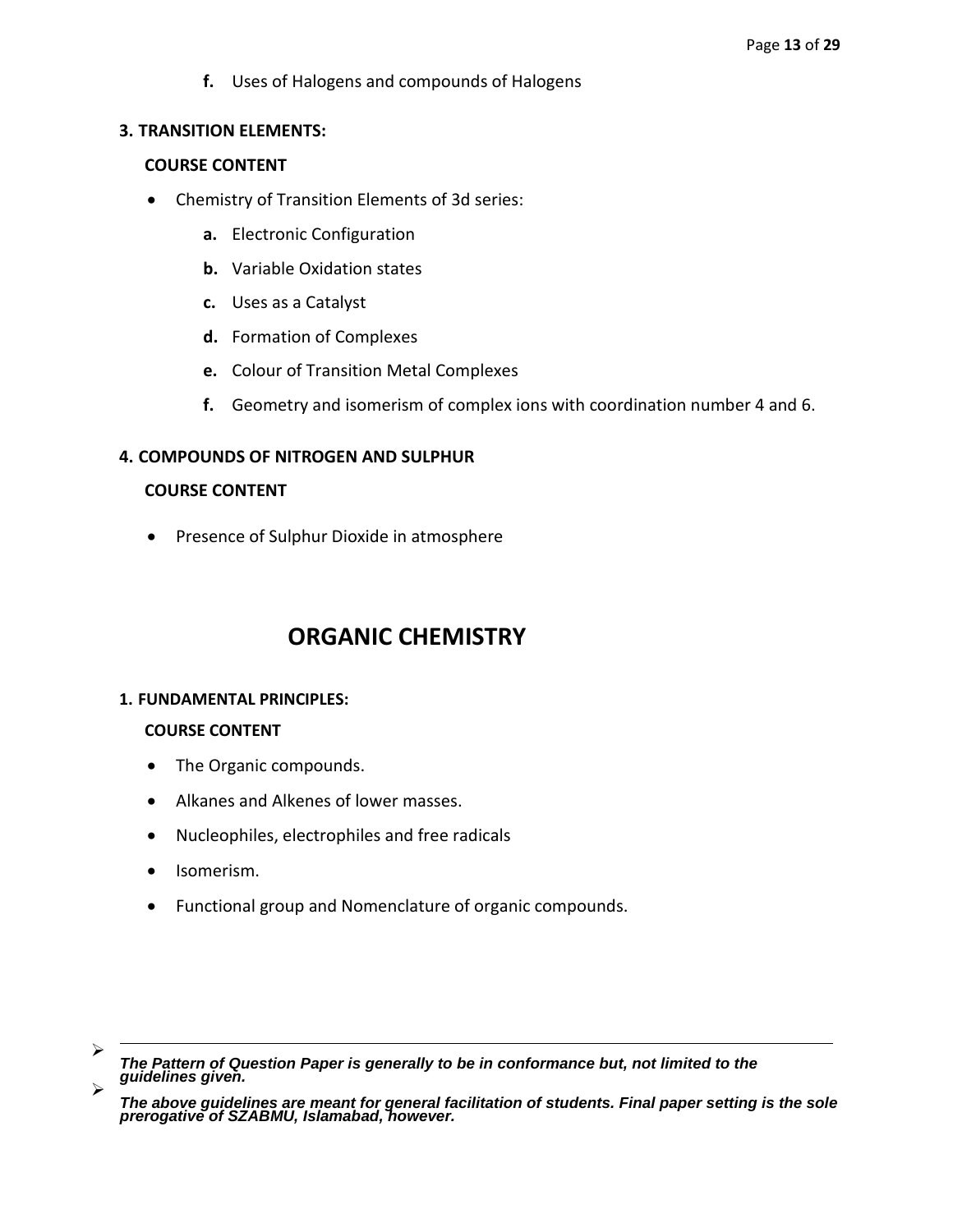#### **2. HYDROCARBON:**

#### **COURSE CONTENT**

### **Chemistry of Alkanes with emphasis on:**

- Combustion.
- The Mechanism of free radical Substitution reaction.

### **Chemistry of Alkenes with emphasis on:**

- Preparation of Alkenes:
- Reaction of Alkenes:

### **Chemistry of Benzene**

- Benzene.
- Electrophilic substitution reactions and the mechanism
- Hydrogenation of Benzene ring.
- Side chain Oxidation of Methyl Benzene (Toluene) and Ethyl Benzene.
- Benzene ring by 2,4 Directing and 3,5 directing groups

### **3. ALKYL HALIDES (HALOGENOALKANES)**

### **COURSE CONTENT**

- Importance of Halogenoalkanes.
- Reaction of Alkyl Halides:
- Nucleophilic substitution reactions and mechanisms

### **4. ALCOHOLS AND PHENOLS:**

### **COURSE CONTENT**

### **Alcohols with reference to:**

- Alcohols: Primary, Secondary and Tertiary.
- Preparation of Ethanol
- Reactions of Alcohols

### **Phenols**

- Reactions of Phenol
- Acidity of Water, ethanol and phenol
- $\blacktriangleright$ *The Pattern of Question Paper is generally to be in conformance but, not limited to the guidelines given.*  $\blacktriangleright$

*The above guidelines are meant for general facilitation of students. Final paper setting is the sole prerogative of SZABMU, Islamabad, however.*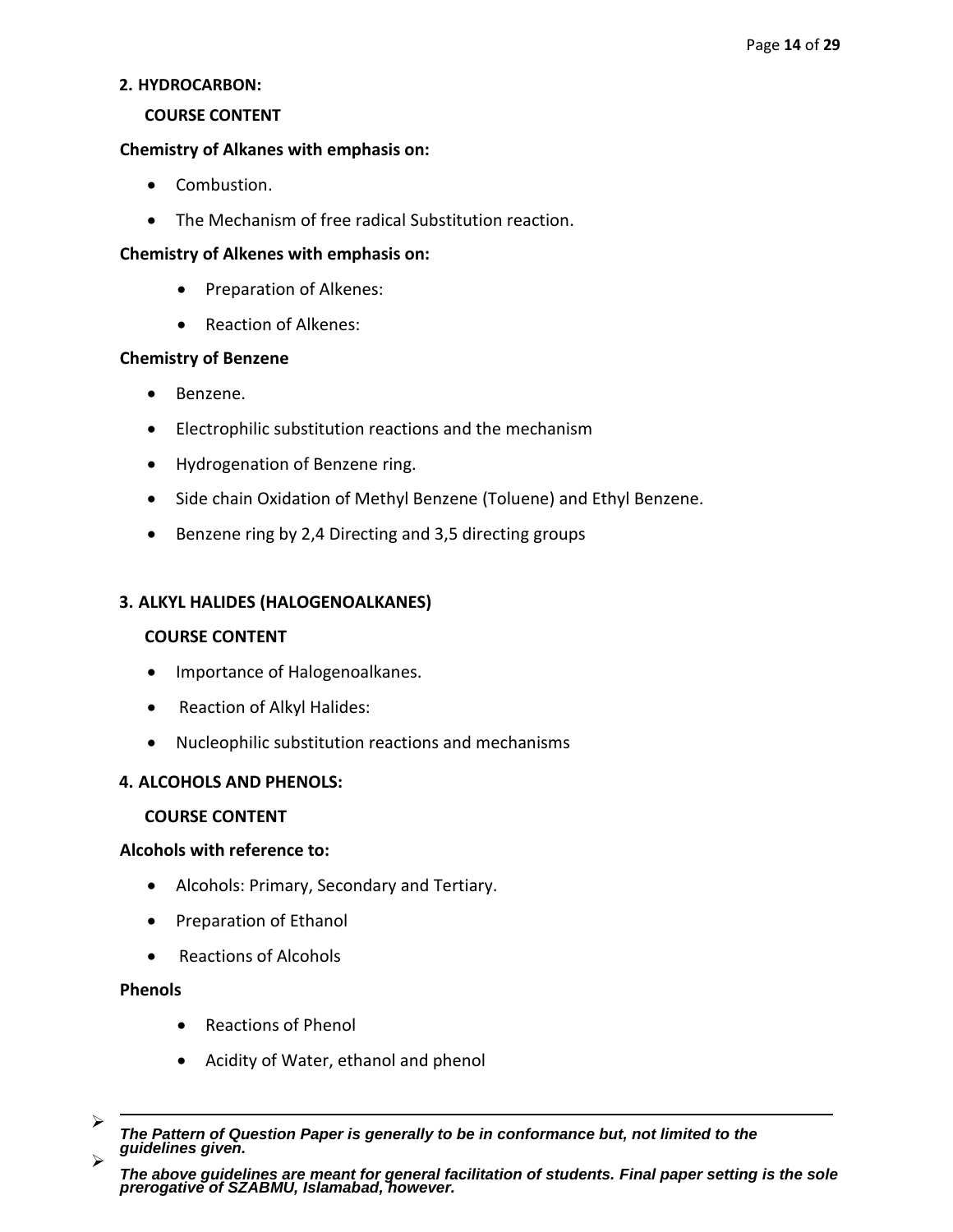#### **5. ALDEHYDES AND KETONES:**

#### **COURSE CONTENT**

- Structure of Aldehydes and Ketones.
- Preparation of Aldehydes and Ketones.
- Reactions of Aldehydes and Ketones:
- Nucleophilic addition reaction mechanism

#### **6. CARBOXYLIC ACID:**

#### **COURSE CONTENT**

- Physical properties of carboxylic acids.
- Reactions of carboxylic acids
- Relative Acidic strength.

### **7. MACROMOLECULES:**

#### **COURSE CONTENT**

- Addition polymerization.
- Condensation polymerization.
- Structure of Proteins.
- Structure and function of Nucleic acid (DNA).

#### **9. ENVIRONMENTAL CHEMISTRY:**

### **COURSE CONTENT**

Air Pollutants.

 $\overline{a}$ 

- Chemistry and causes of Acid Rain.
- Ozone and Chlorofluorocarbons (CFCs).

<sup>⋗</sup> *The Pattern of Question Paper is generally to be in conformance but, not limited to the guidelines given.*  $\blacktriangleright$ 

*The above guidelines are meant for general facilitation of students. Final paper setting is the sole prerogative of SZABMU, Islamabad, however.*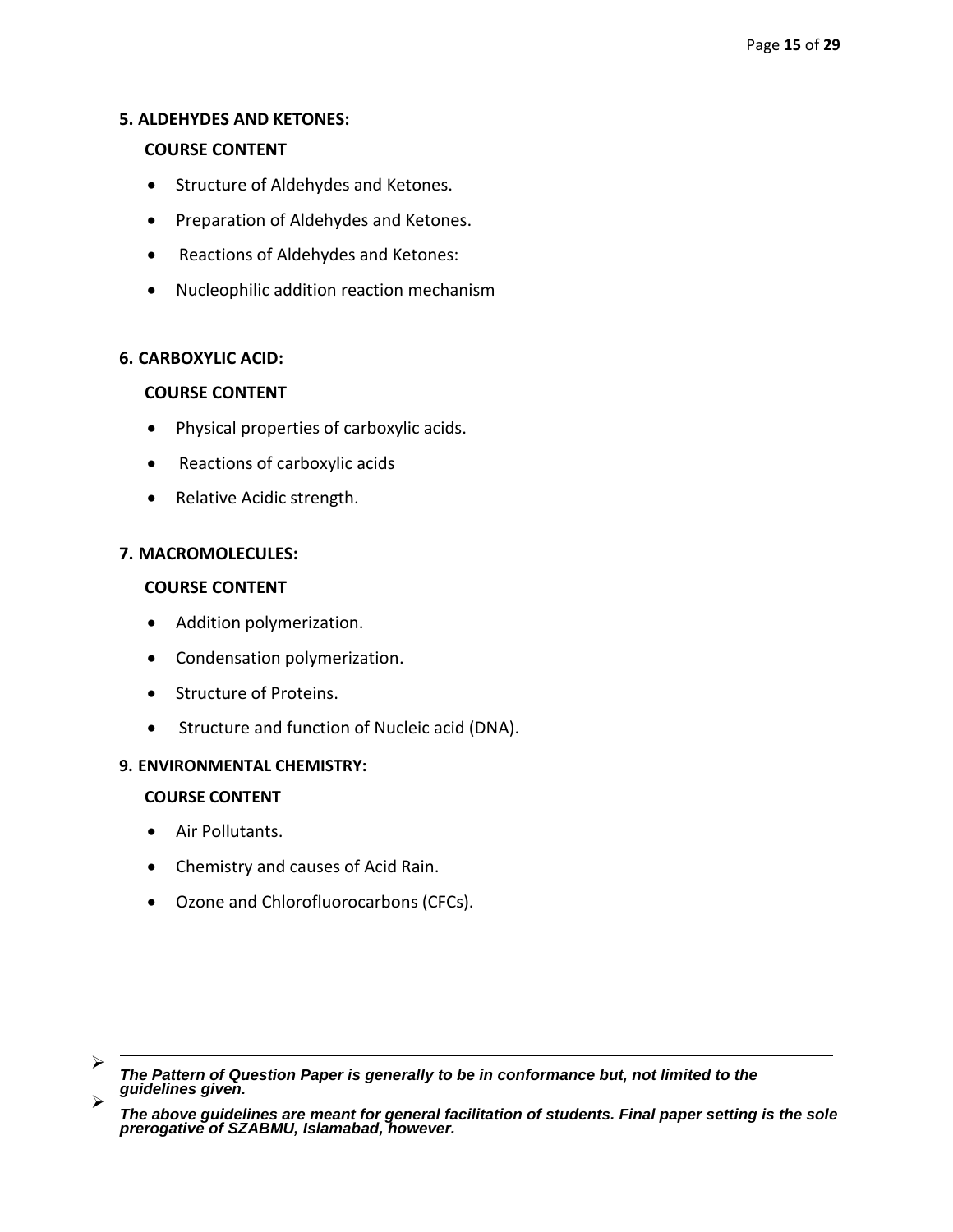# **PHYSICS**

## **Table of Contents**

- 1. Measurement
- 2. Motion and Force
- 3. Work, Energy and Power
- 4. Circular Motion
- 5. Oscillation
- 6. Waves
- 7. Light
- 8. Heat & Thermodynamics
- 9. Electrostatics
- 10. Current Electricity
- 11. Electromagnetism
- 12. Electromagnetic Induction
- 13. Deformation of Solids
- 14. Electronics
- 15. Modern Physics
- 16. Nuclear Physics

<sup>➤</sup> *The Pattern of Question Paper is generally to be in conformance but, not limited to the guidelines given.*  $\blacktriangleright$ 

*The above guidelines are meant for general facilitation of students. Final paper setting is the sole prerogative of SZABMU, Islamabad, however.*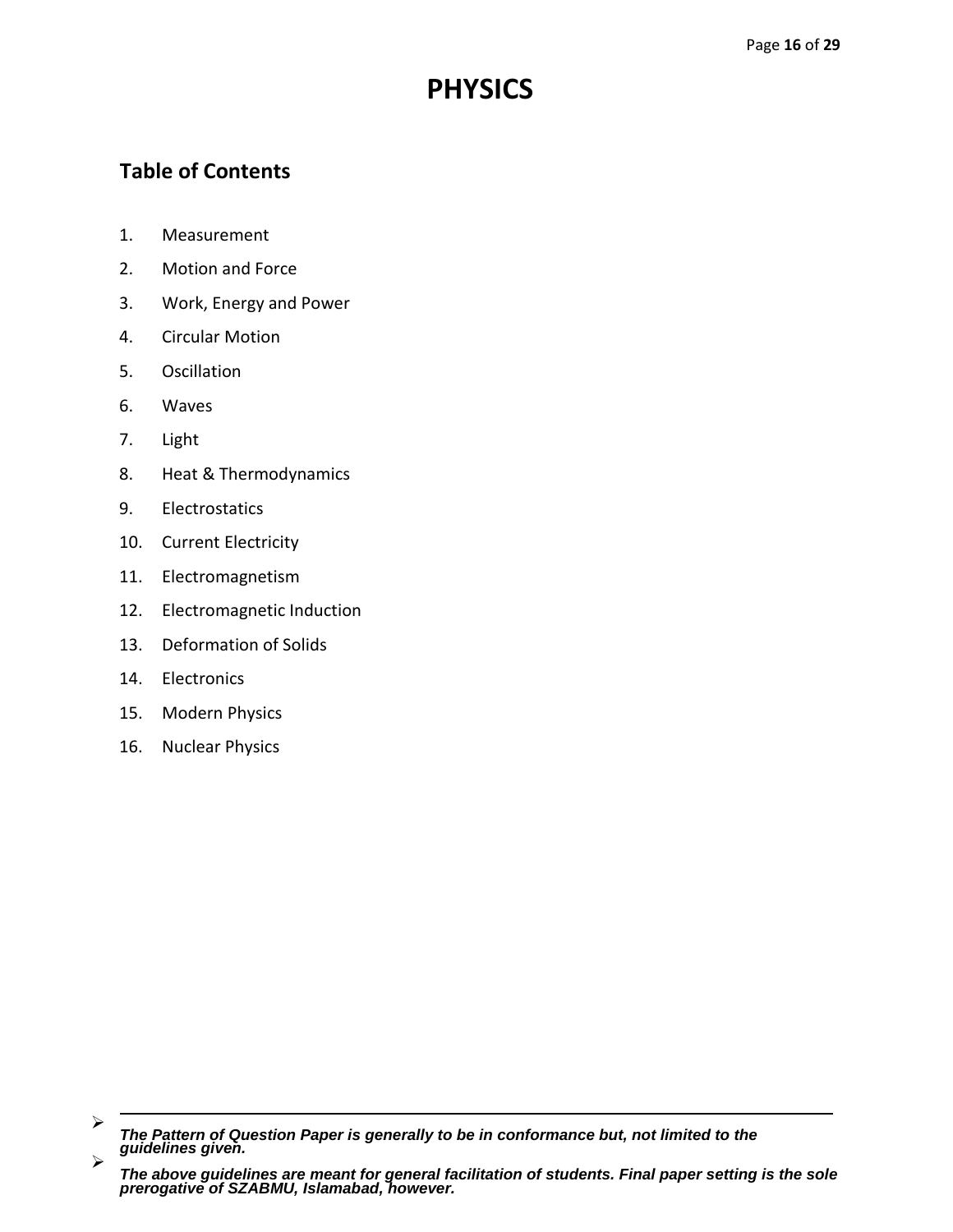## **1. MEASUREMENT**

## **COURSE CONTENT**

- Physical quantities, numerical magnitude and a proper unit.
- International System of Units, SI base units of physical quantities, and their derived units.
- Prefixes and symbols to indicate decimal, submultiples or multiples of both base and derived units:
- Errors and uncertainties
- $\blacklozenge$ Systematic error and random error.
- $\bullet$ Fractional uncertainty and percentage uncertainty.  $\blacklozenge$

Assessment of total uncertainty in the final results (Understanding of total assessment about addition and subtraction, multiplication and division & power factor).

## **2. MOTION AND FORCE**

## **COURSE CONTENT**

- Displacement, Distance, Speed, Velocity and Acceleration.
- Velocity–Time Graph.
- Equations of motion.
- Newton's Laws of Motion.
- Momentum and law of conservation of momentum.
- Force and rate of change of momentum.
- Impulse and  $I = F \times t = mv_f mv_i$
- Elastic and in-elastic collisions
- Projectile Motion and its applications.
- Moment of force or torque and use of torque
- Equilibrium.

## **3. WORK, ENERGY AND POWER**

- Work in terms of the product of a force and displacement in the direction of the force.
- $\bullet$  Kinetic energy K.E = 1  $2 \text{ mv}^2$
- Potential energy  $P.E = mgh$
- Inter-conversion of kinetic energy and potential energy in gravitational field.
- Power in terms of work done per unit time and use power as product of force and

 $\blacktriangleright$ *The Pattern of Question Paper is generally to be in conformance but, not limited to the guidelines given.*

 $\blacktriangleright$ *The above guidelines are meant for general facilitation of students. Final paper setting is the sole prerogative of SZABMU, Islamabad, however.*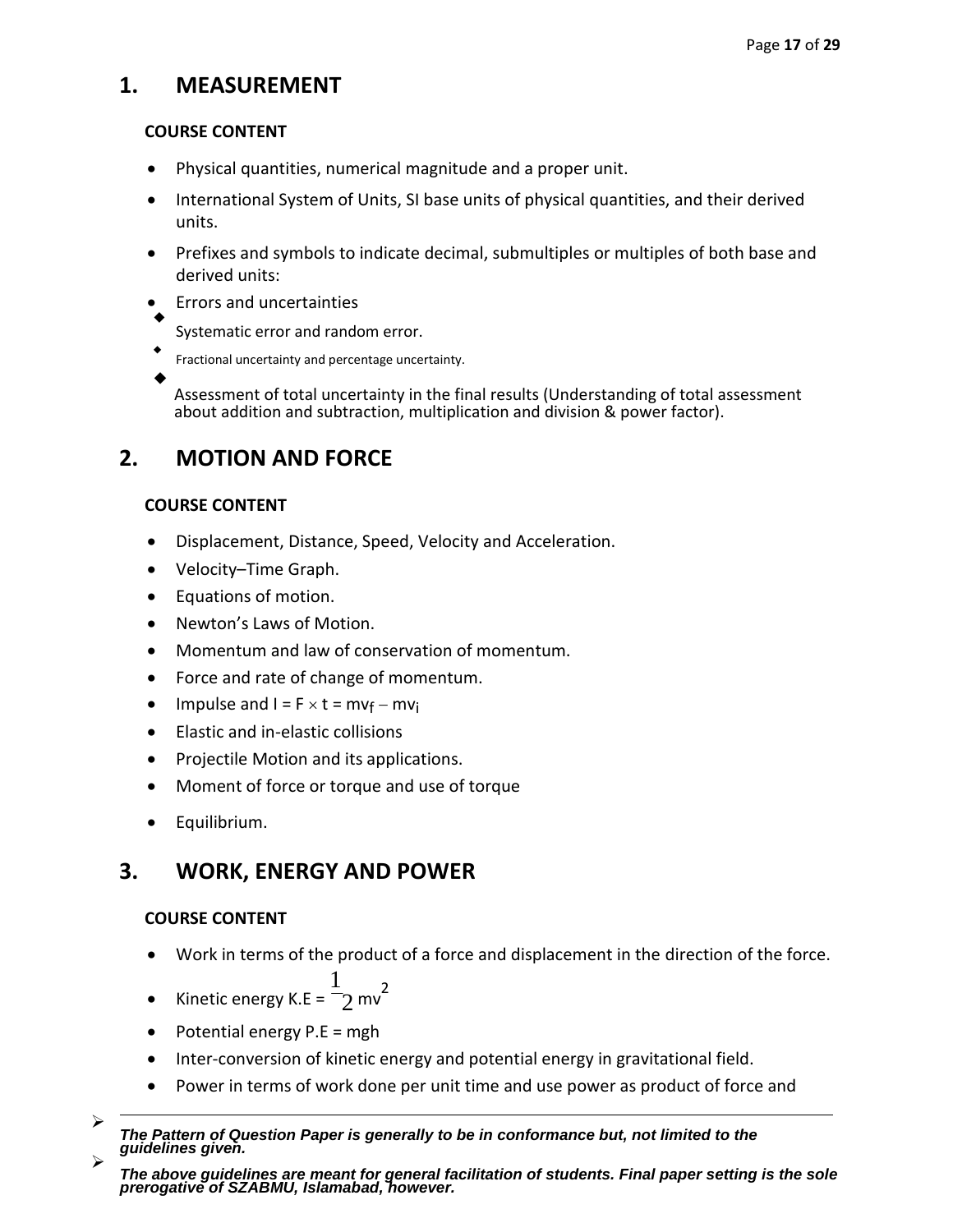velocity P = W  $\mathfrak{t}$  and P = Fv

## **4. CIRCULAR MOTION**

### **COURSE CONTENT**

- Angular motion, angular displacement & angular velocity
- Centripetal Force and centripetal acceleration

$$
\circ \quad \mathsf{F} = \mathsf{mr}^2 \omega, \mathsf{F} = \frac{\mathsf{mv}^2}{\mathsf{r}} \text{ and } \mathsf{a}_c = \mathsf{r}\omega^2 \text{ and } \mathsf{a}_c = \frac{\mathsf{v}^2}{\mathsf{r}}
$$

- Geostationary orbits.
- Radian

## **5. OSCILLATIONS**

### **COURSE CONTENT**

- Simple harmonic motion
- Amplitude, Frequency, Angular Frequency, Phase Difference. Express the time period in terms of both frequency and angular frequency.
- **Equations x=x<sub>0</sub> sinwt, v = v<sub>0</sub>coswt,**  $v = \pm \omega/x_o^2 x^2$  , a =  $-\omega^2$ x and its use
- Motion of simple pendulum and relation.
- Kinetic energy and potential energy during Simple harmonic motion.
- Free, Forced and Damped Oscillations
- Resonance

## **6. WAVES**

- Progressive waves
- Transverse and longitudinal waves.
- Principle of superposition.
- Stationary waves and wavelength of sound waves in air columns and stretched strings
- Doppler's Effect
- Electromagnetic Spectrum.
- $\blacktriangleright$ *The Pattern of Question Paper is generally to be in conformance but, not limited to the guidelines given.*  $\blacktriangleright$

*The above guidelines are meant for general facilitation of students. Final paper setting is the sole prerogative of SZABMU, Islamabad, however.*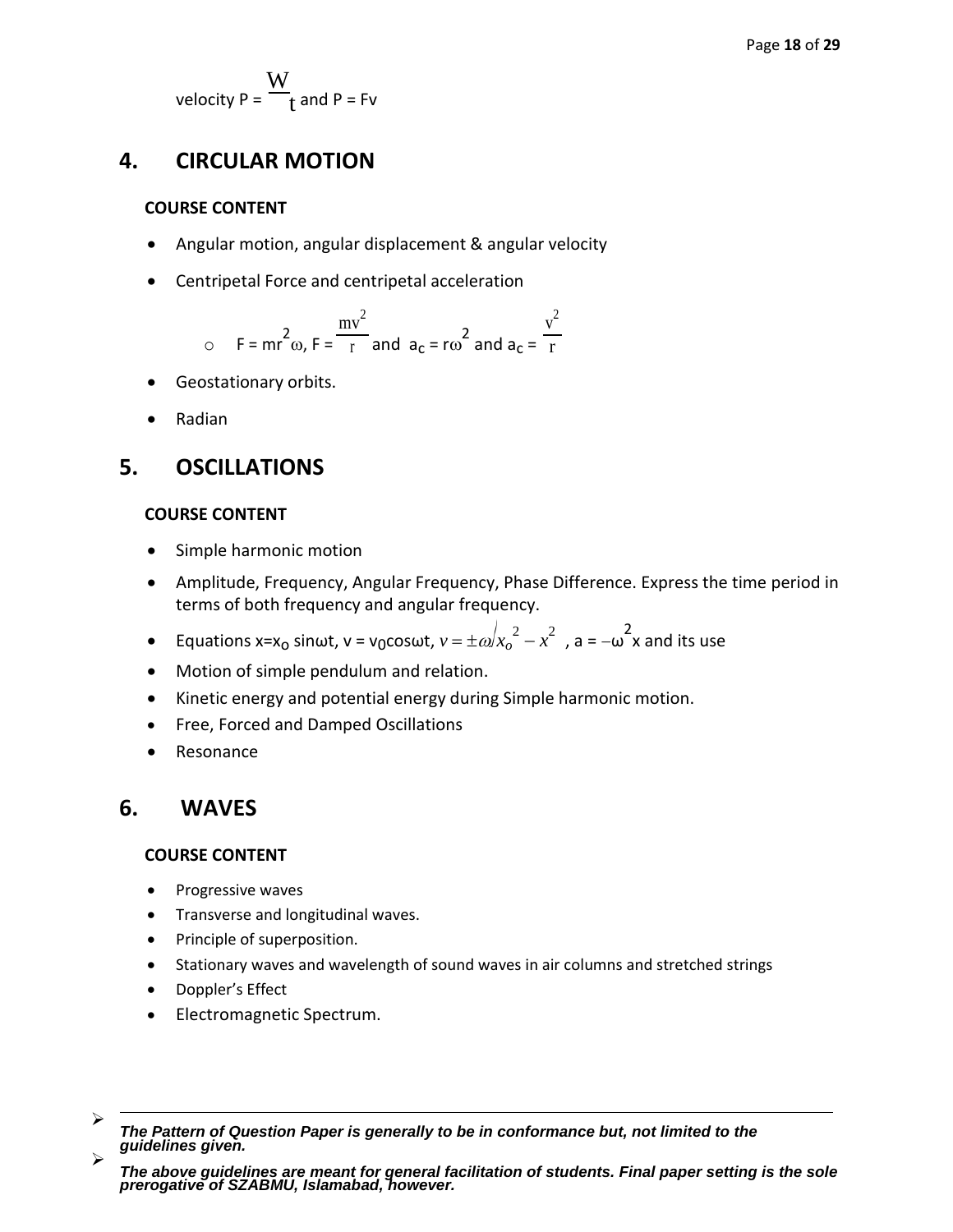## **7. LIGHT**

### **COURSE CONTENT**

- Interference of light waves, constructive and destructive interference.
- Young's Double Slit experiment, fringe spacing, dark and bright fringes.
- Diffraction (basic principle)
- Diffraction grating

## **8. HEAT & THERMODYNAMICS**

## **COURSE CONTENT**

- Basic postulates of kinetic theory of gases
- Pressure exerted by a gas and derive the relation  $PV =$ Nm  $3 < v^2 >$
- **•** Equation of state for an ideal gas as  $PV = nRT$

$$
\operatorname{Nm}
$$

- $PV =$  $\mathcal{S} < v^2 >$  and PV = NkT and prove that K.E  $\propto$ T for a single molecule.
- Internal Energy.
- Specific Heat capacity.

## **9. ELECTROSTATICS**

## **COURSE CONTENT**

- Coulomb's Law
- Electric field strength.

 $\Delta$  V

- $E = \Delta d$  to calculate the field strength.
- Electric field lines.

• 
$$
E = \frac{Q}{4 \pi \epsilon_r r^2}
$$
 for the field strength

- Gravitational force and electric force.
- Electric potential
- Capacitance of a capacitor
- Energy stored in capacitor
- $\blacktriangleright$ *The Pattern of Question Paper is generally to be in conformance but, not limited to the guidelines given.* ⋗

*The above guidelines are meant for general facilitation of students. Final paper setting is the sole prerogative of SZABMU, Islamabad, however.*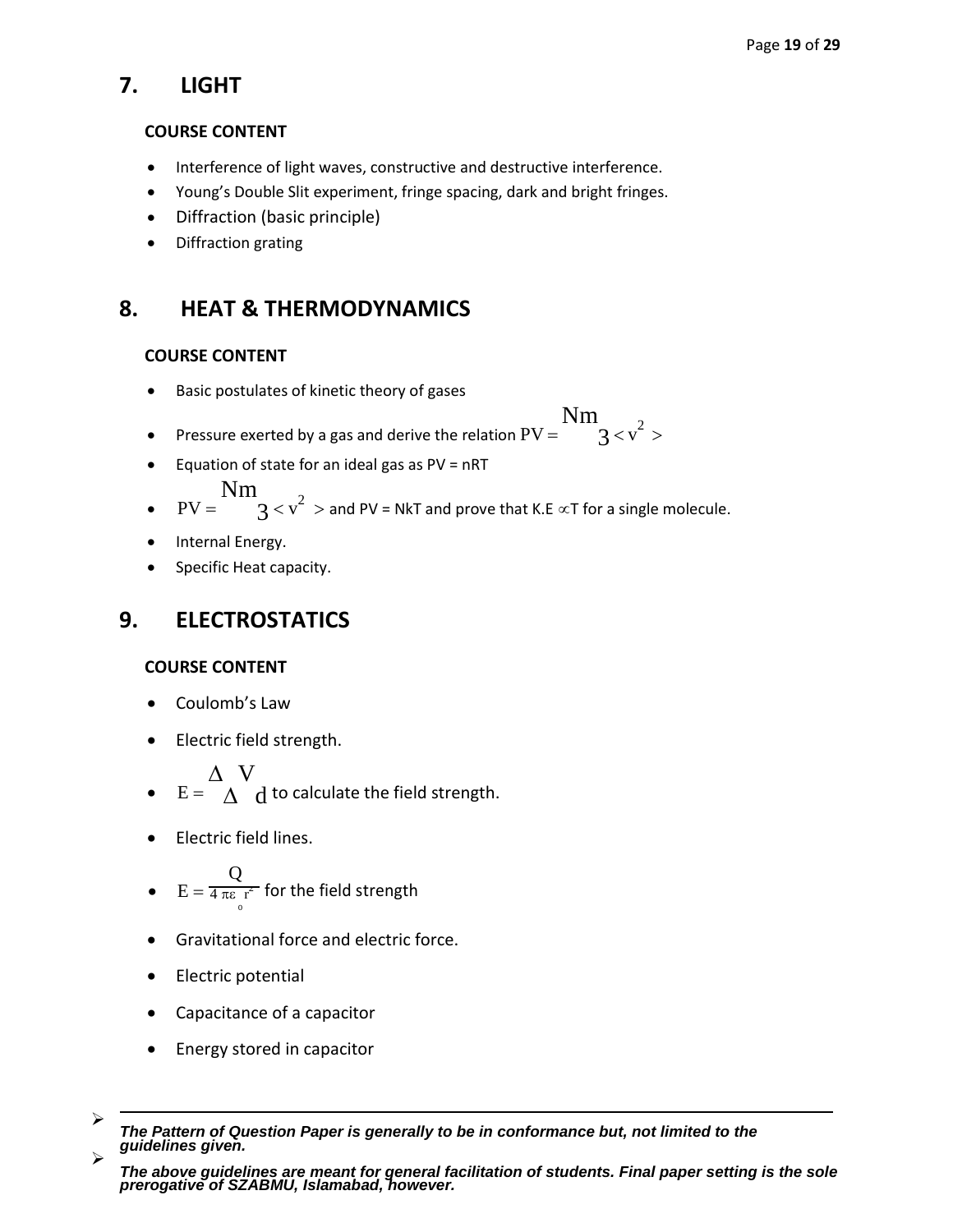## **10. CURRENT ELECTRICITY**

### **COURSE CONTENT**

- Current
- Ohm's Law
- Series and parallel Combination of resistors
- Resistance and resistivity
- Potential difference and e.m.f
- Power dissipation in resistors.
- Kirchhoff's First Law as conservation of charge.
- Kirchhoff's Second Law as conservation of energy.
- Potentiometer

## **11. ELECTROMAGNETISM**

### **COURSE CONTENT**

- Magnetic field
- Force on current carrying conductor in uniform magnetic field
- Force on a moving charge in magnetic field
- Motion of charge particle in uniform electric and magnetic field.
- e/m for an electron.

## **12. ELECTROMAGNETIC INDUCTION**

- Magnetic flux
- Faraday's Law and Lenz's Law.
- Induced e.m.f and factors
- Alternating current and use  $V = V$ o sin $\omega t$ .
- Transformer and uses of  $\frac{N}{s} = \frac{V}{s}$  $\mathbf{I}_{\rm P}$  and practical transformer.  $N_P$   $V_P$   $I_S$
- Period, frequency, peak value and root mean square value of an alternating current or
- $\blacktriangleright$ *The Pattern of Question Paper is generally to be in conformance but, not limited to the guidelines given.* ↘

*The above guidelines are meant for general facilitation of students. Final paper setting is the sole prerogative of SZABMU, Islamabad, however.*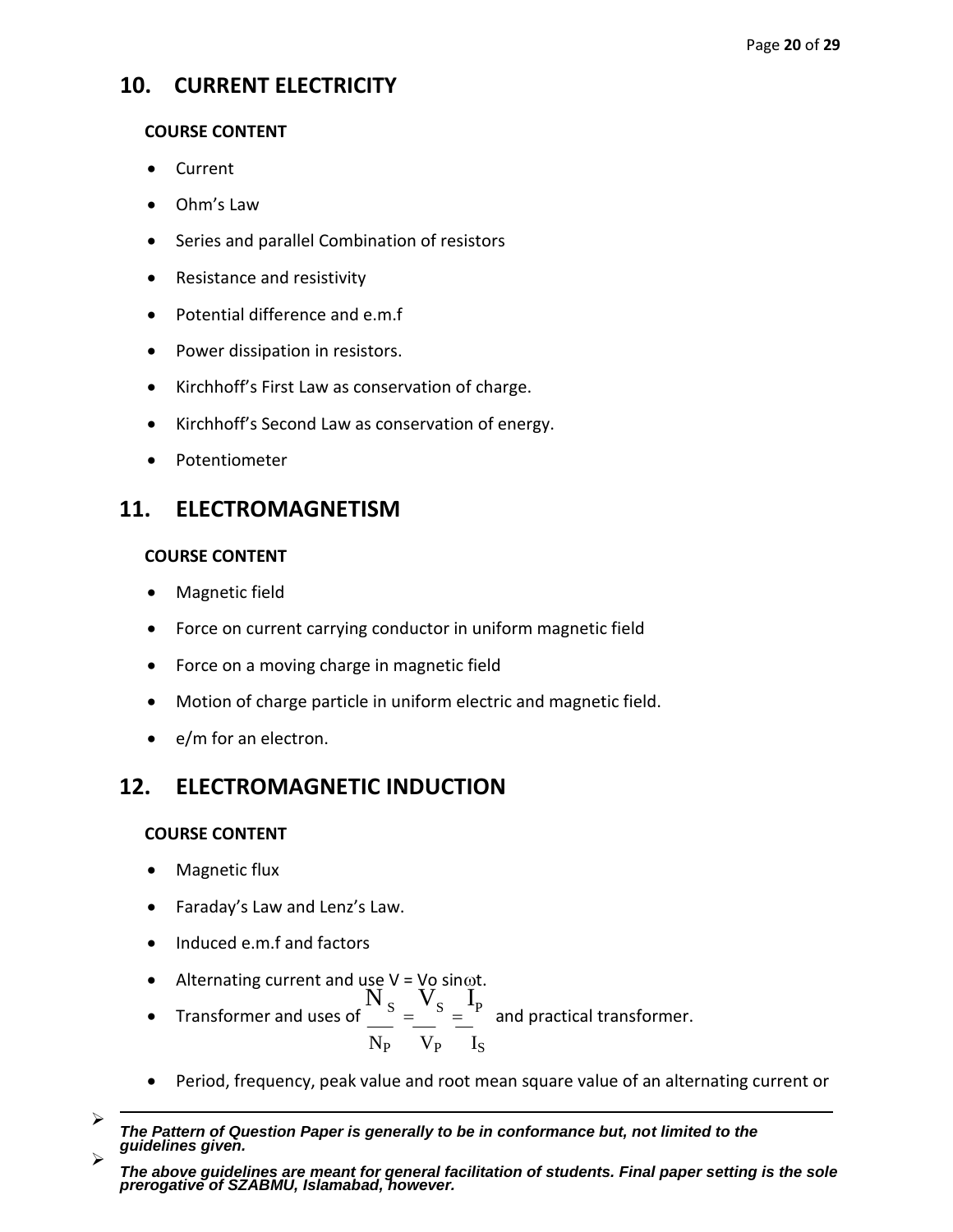voltage.

## **13. DEFORMATION OF SOLIDS**

## **COURSE CONTENT**

- Stress, strain and Young's Modulus.
- Tensile stress and strain.
- Hook's Law.
- Elastic and plastic deformation of a material.
- Strain energy.
- Band Theory, valence band, conduction band and forbidden band.

## **14. ELECTRONICS**

## **COURSE CONTENT**

- Half and Full wave rectification
- Single diode for half wave rectification of an alternating current
- Four diodes for full wave rectification of an alternating current
- Operational amplifier and its characteristics

## **15. MODERN PHYSICS**

- Energy of photon  $E = hf$
- Photoelectric Effect, Threshold Frequency and Work Function Energy.
- Maximum photoelectric energy is independent of intensity whereas photoelectric current is proportional to intensity
- Einstein's Photoelectric equation hf =  $\phi$  + 1  $2 \text{ mv}^2$ max
- de Broglie wavelength and use  $\lambda =$ h p .
- Discrete energy levels of hydrogen atom and spectral lines.
- Relation hf =  $(E<sub>2</sub>-E<sub>1</sub>)$
- $\blacktriangleright$ *The Pattern of Question Paper is generally to be in conformance but, not limited to the guidelines given.*  $\triangleright$

*The above guidelines are meant for general facilitation of students. Final paper setting is the sole prerogative of SZABMU, Islamabad, however.*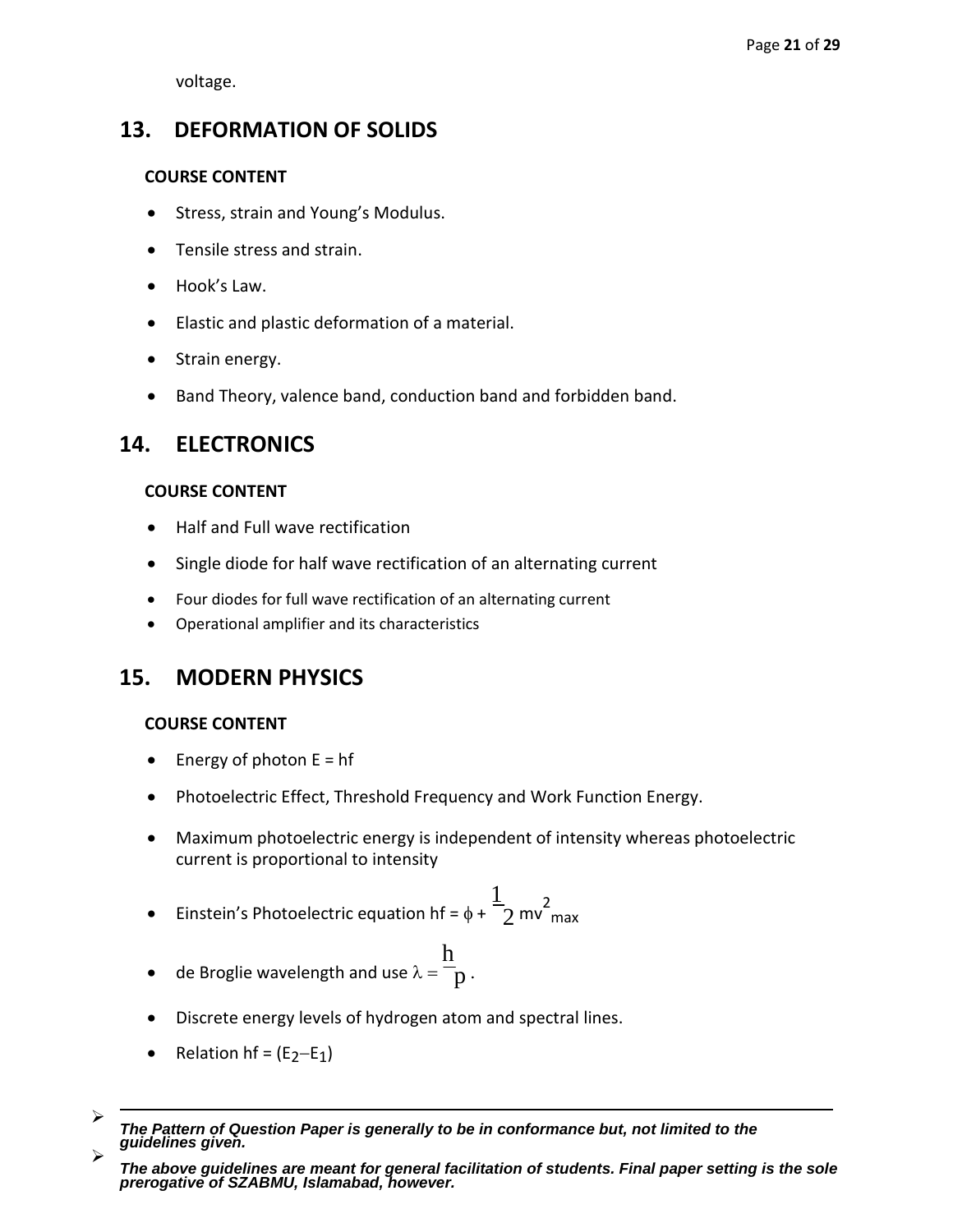• Production of X-rays and features of X-rays tube.

## **16. NUCLEAR PHYSICS**

- Nucleus, nucleon number and charge number.
- Radioactivity and emission of radiation.
- Activity, Decay constant and relation Activity =  $N\lambda$ .
- Half-life of radioactive substance and relation  $\lambda =$  $\frac{0.693}{t}$ 1/ 2
- Nuclear transmutation and conservation of mass, energy, momentum and charge during nuclear changes.
- $\bullet$  Mass-defect, binding energy and relation  $E = mc2$
- Nuclear fission and fusion.
- Hadrons, Leptons and Quarks.

 $\blacktriangleright$ *The Pattern of Question Paper is generally to be in conformance but, not limited to the guidelines given.*  $\blacktriangleright$ 

*The above guidelines are meant for general facilitation of students. Final paper setting is the sole prerogative of SZABMU, Islamabad, however.*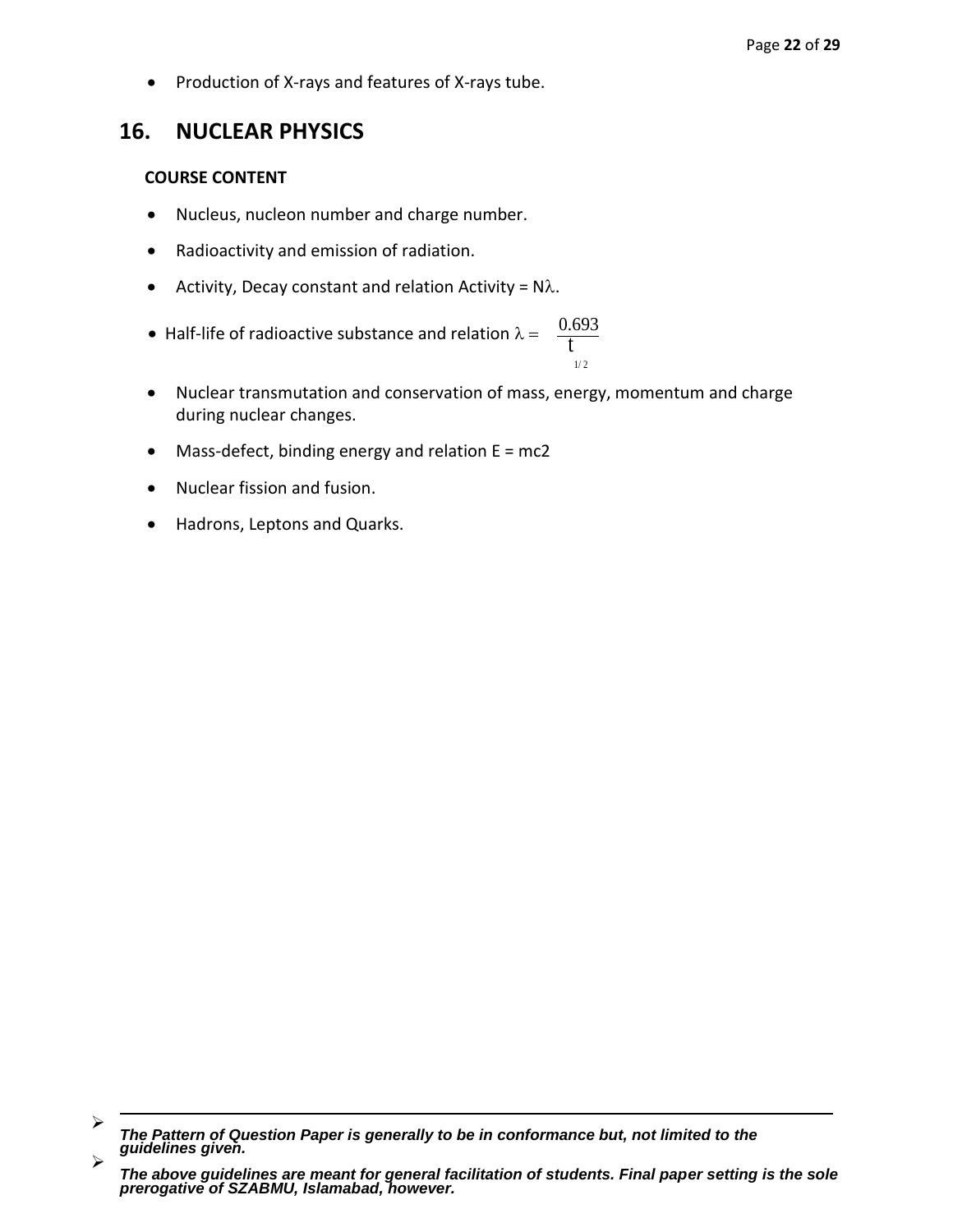# **ENGLISH**

**Aim**

The aim of the English section of MDCAT is to measure the applicants' skills in English language and to evaluate how prepared they are for undertaking graduate studies in medicine in English. The test applies a common standard to everyone to be able to evaluate the preparation of the applicants from different sectors, regions and socio-economic backgrounds. The benchmarks for the test have been developed in the light of the curriculum used in HSSC and CIE. Since the students who take the MDCAT come from a wide range of educational contexts, the test comprises items that may be applied to a broadband of language competencies that are not exclusive to one particular type of curriculum.

### **Objectives**

- i. To ensure complete alignment between the English curriculum used in various sectors at the HSSC and CIE level and the test items
- ii. To create a balance of items from different benchmarks of the English curriculum outlined for MDCAT
- iii. To make sure that difficult and ambiguous items beyond the scope of high school education are not included
- iv. To design the test specifications
- v. To design, select, and arrange test task items

 $\blacktriangleright$ *The Pattern of Question Paper is generally to be in conformance but, not limited to the guidelines given.*  $\blacktriangleright$ 

*The above guidelines are meant for general facilitation of students. Final paper setting is the sole prerogative of SZABMU, Islamabad, however.*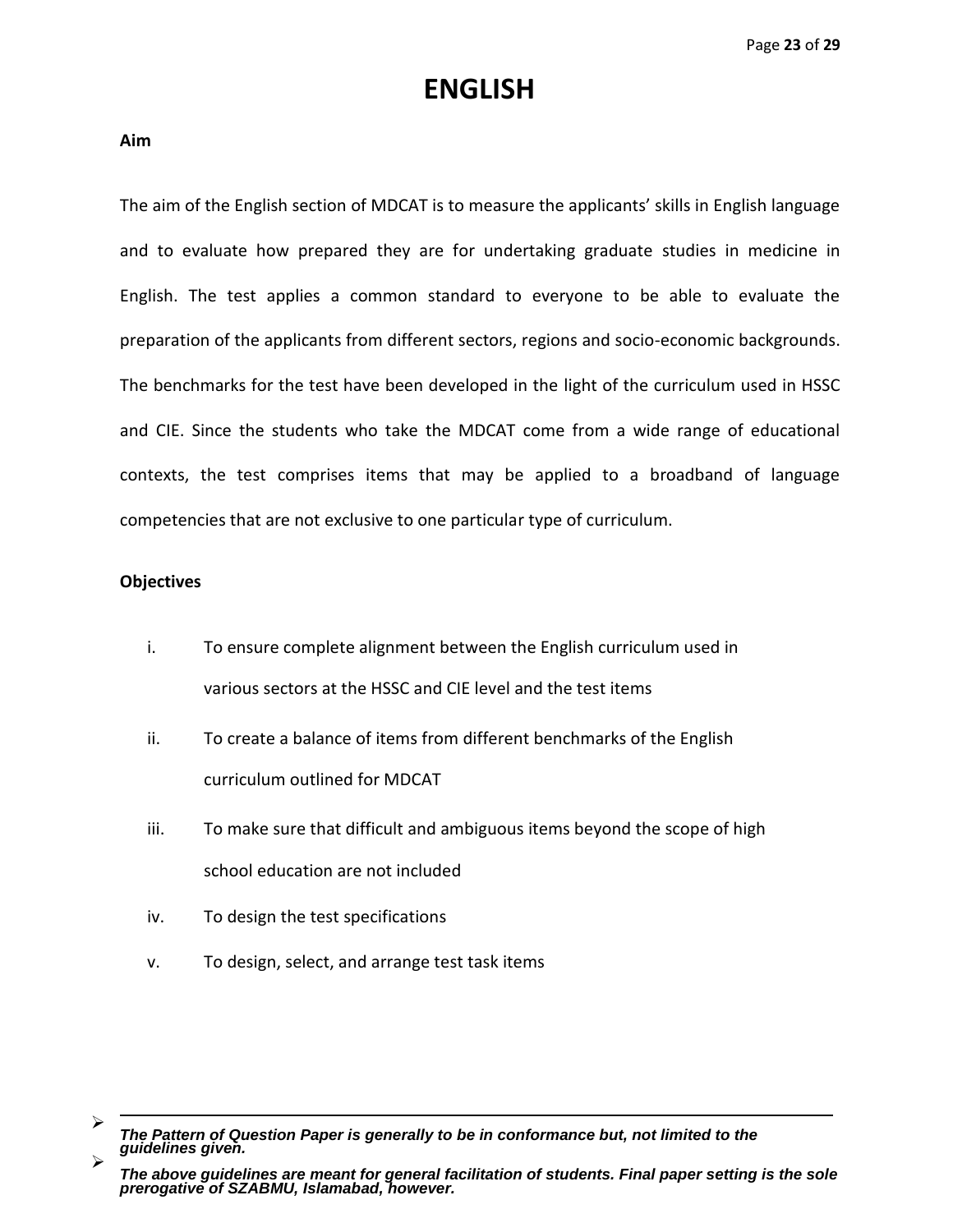|    | Objective          | <b>Benchmark</b>                    | <b>Contents</b>                                    |
|----|--------------------|-------------------------------------|----------------------------------------------------|
|    |                    | Use one or more of the following    |                                                    |
|    |                    | strategies to determine meaning of  |                                                    |
|    |                    | key vocabulary:                     |                                                    |
|    |                    |                                     | <b>High and low frequency</b>                      |
|    |                    | 1.1 contextual clues and            |                                                    |
|    | 1. Comprehend key  | illustrations                       | words from the course                              |
|    |                    |                                     | book or to be selected from                        |
|    | vocabulary         | 1.2 background or prior             |                                                    |
|    |                    |                                     | similar contexts or the                            |
|    |                    | knowledge                           |                                                    |
|    |                    |                                     | contexts the HSSC and CIE                          |
|    |                    | 1.3 morphology, syntax, phonics,    |                                                    |
|    |                    |                                     | students may be familiar                           |
|    |                    | knowledge of word                   |                                                    |
|    |                    |                                     | with                                               |
|    |                    | relationships                       |                                                    |
|    |                    | 1.4 knowledge of synonyms,          |                                                    |
|    |                    | antonyms, homophones                |                                                    |
|    |                    |                                     | <b>Z</b> All the present tenses                    |
|    |                    |                                     | <b>Z</b> All the past tenses                       |
|    |                    | 2.1 Use correct tenses and          | Four types of<br>⊡                                 |
| 2. | <b>Demonstrate</b> |                                     |                                                    |
|    |                    | sentence structure in writing       | sentences                                          |
|    | control of tenses  | 2.2 Identify mistakes in the use of | <b>Conditionals</b><br>⊡                           |
|    | and sentence       |                                     |                                                    |
|    |                    | tenses and sentence structure       | <b>Types of clauses</b><br>$\overline{\mathbf{E}}$ |
|    | structure          |                                     |                                                    |
|    |                    | in written texts                    | ⊡<br><b>Fragments</b>                              |
|    |                    |                                     |                                                    |
|    |                    |                                     |                                                    |
|    |                    | 3.1 use correct subject-verb        |                                                    |
| 3. | <b>Demonstrate</b> |                                     | Use the texts                                      |
|    |                    | agreement in written texts          |                                                    |
|    | correct use of     |                                     | prescribed/used in HSSC or                         |
|    |                    | 3.2 Identify mistakes in the use of |                                                    |
|    | subject-verb       |                                     | CIE for selecting test items                       |
|    |                    | subject verb-agreement in           |                                                    |
|    | agreement          |                                     | as well as determining the                         |
|    |                    | written texts                       |                                                    |
|    |                    |                                     | degree of their complexity                         |
|    |                    | 4.1 Use appropriate articles and    |                                                    |
|    |                    | prepositions in different           |                                                    |
|    |                    |                                     | The test items to be                               |
|    |                    | written contexts                    |                                                    |
| 4. | <b>Demonstrate</b> |                                     | selected from the                                  |
|    | correct use of     | 4.2 Identify mistakes in the use of | contexts common to the                             |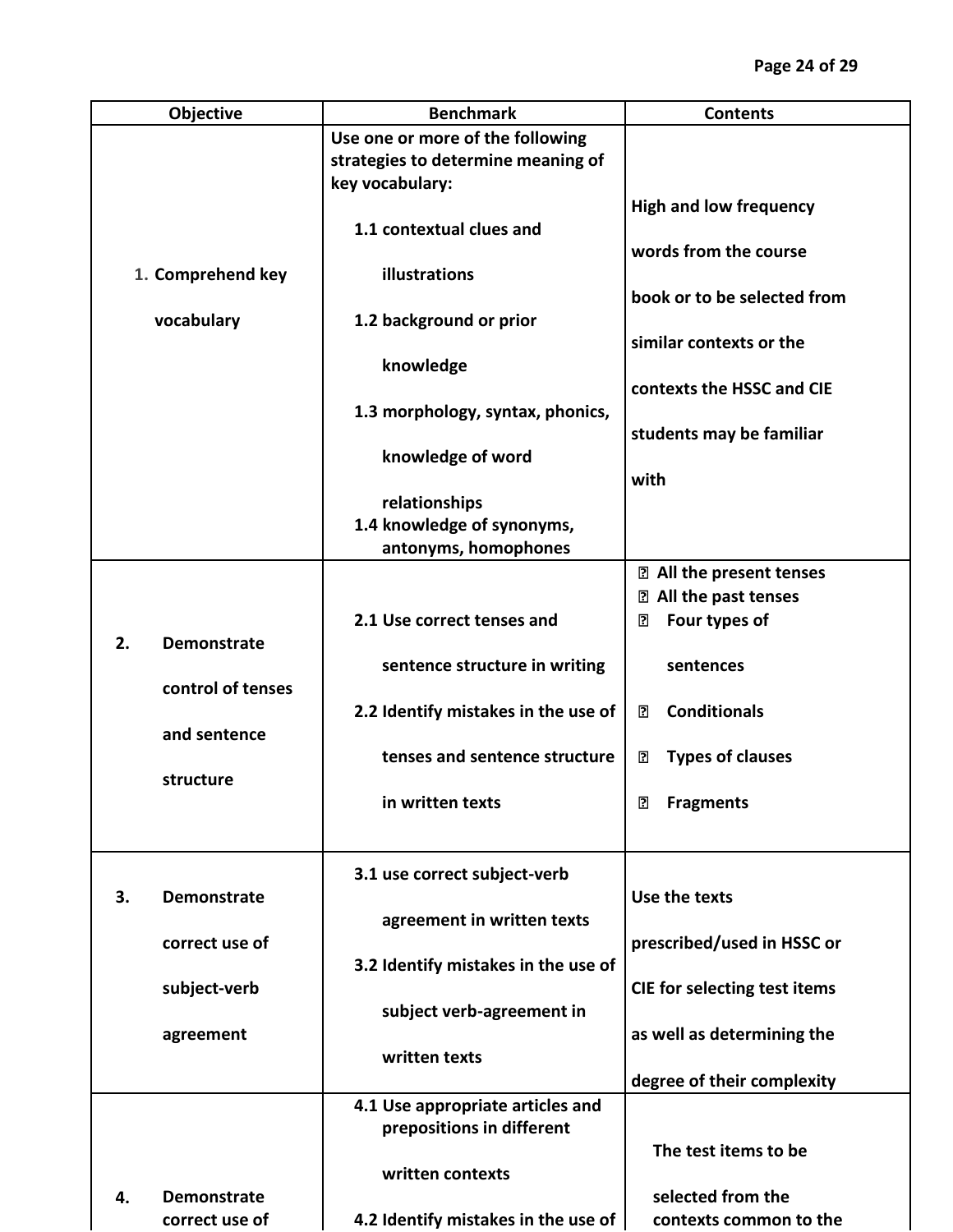|    | articles and<br>prepositions | articles and prepositions in<br>sentences or short texts                         | texts at HSSC and CIE        |
|----|------------------------------|----------------------------------------------------------------------------------|------------------------------|
|    |                              | 4.3 Select the appropriate article<br>or preposition for a particular<br>context | level                        |
|    |                              | 5.1 Use capitalization and                                                       | The test items to be         |
| 5. | <b>Demonstrate</b>           |                                                                                  |                              |
|    | correct use of               | punctuation such as semi                                                         | selected from the type       |
|    |                              | colons, commas in a series,                                                      | of texts written by          |
|    | writing conventions          |                                                                                  |                              |
|    |                              | apostrophes in possessives,                                                      | <b>HSSC and CIE students</b> |
|    | of spelling,                 |                                                                                  |                              |
|    |                              | proper nouns, and                                                                |                              |
|    |                              |                                                                                  | and from the contexts        |
|    | capitalization and           | abbreviations                                                                    |                              |
|    | punctuation to               |                                                                                  | common to both the           |
|    |                              | 5.2 Avoid and identify the                                                       |                              |
|    | clarify meaning              | following punctuation                                                            | streams                      |
|    |                              | mistakes in sentences or short                                                   |                              |
|    |                              | 5.2.1. Run on sentences                                                          |                              |
|    |                              | 5.2.2. Comma splices                                                             |                              |
|    |                              | 5.2.3. Fragments                                                                 |                              |
|    |                              | 5.2.4 Faulty coordination                                                        |                              |

l.

 $\blacktriangleright$ *The Pattern of Question Paper is generally to be in conformance but, not limited to the guidelines given.*

 $\blacktriangleright$ *The above guidelines are meant for general facilitation of students. Final paper setting is the sole prerogative of SZABMU, Islamabad, however.*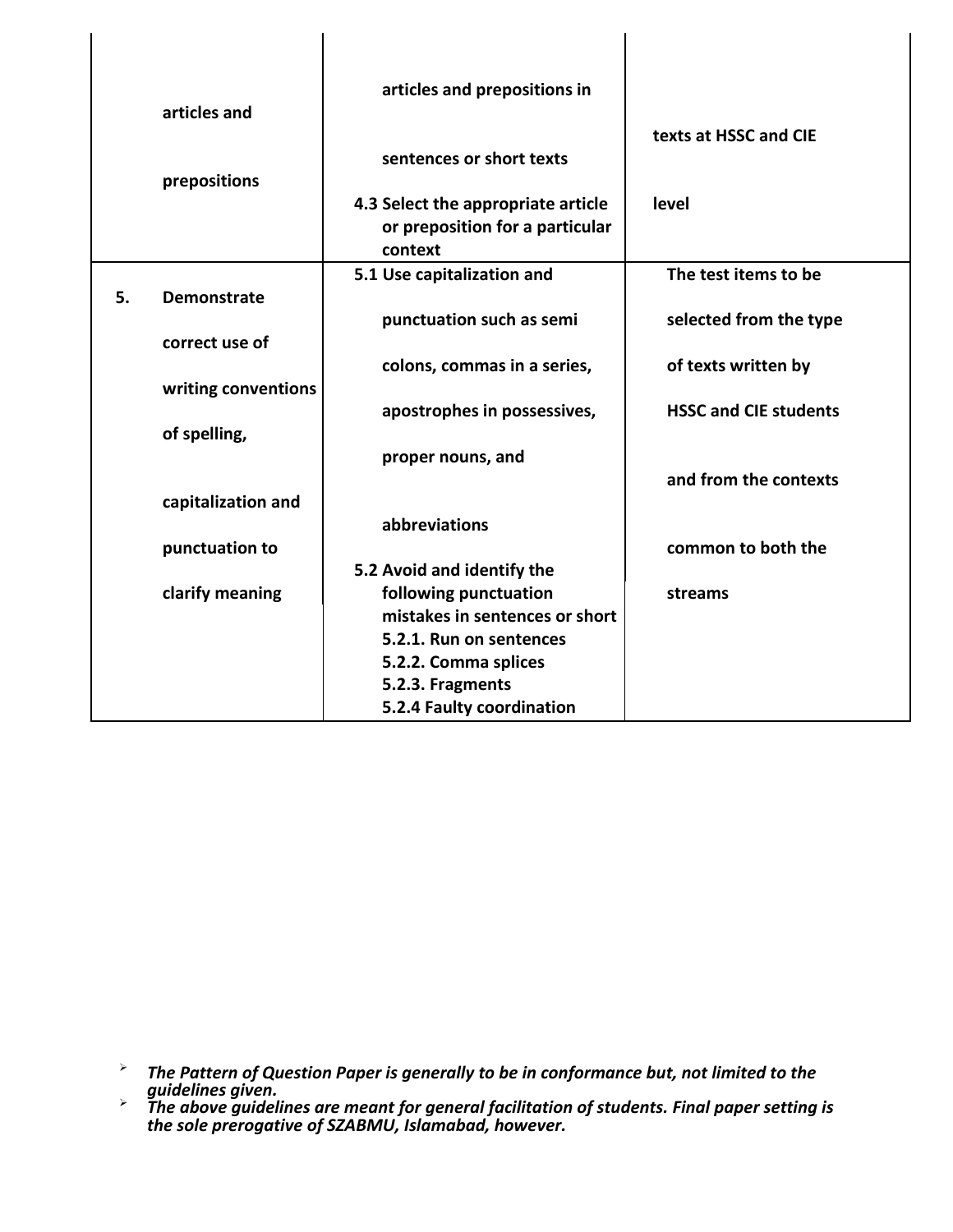**Page 2 6 of 29**

| <b>Vocabulary</b> |              |               |  |
|-------------------|--------------|---------------|--|
| A                 | B            | $\mathsf{C}$  |  |
| appalling         | boon         | coveted       |  |
| astounded         | bewilderment | credentials   |  |
| apparently        | briskly      | capacious     |  |
| attached to       | bead         | collided with |  |
| appraised         | brimming     | crudely       |  |
| alas              | baffling     | confront      |  |
| abruptly          | bashful      | compelled     |  |
| accentuated       | beckoned     | crudely       |  |
| anxieties         |              | coaxed        |  |
|                   |              | comprehension |  |
|                   |              | curious       |  |
|                   |              | casually      |  |
|                   |              | confining     |  |
|                   |              | crammed       |  |
|                   |              | confirm       |  |
|                   |              | cautioned     |  |
|                   |              | captivated    |  |
|                   |              | condescended  |  |
|                   |              | compelled     |  |
|                   |              | criteria      |  |
| D                 | E            | F             |  |
| daintily          | enchanted    | fatality      |  |
| dispensing        | encouraged   | flicked       |  |
| dispute           | fringed      | flawlessly    |  |
| distract          | exude        | friction      |  |
| drummed           | eccentric    | fluttered     |  |
| dilapidated       | excursion    |               |  |
| disconsolately    | elaborate    |               |  |
| delicately        | exasperation |               |  |
| dank              | expansive    |               |  |
| dilapidated       | exaggeration |               |  |
| disguise          | evaluates    |               |  |
| definite          |              |               |  |
| G                 | H            | ı             |  |
| gingerly          | heap         | intended      |  |
| glistening        | hideous      | in vain       |  |
| glared            | habitat      | illumination  |  |
| groggy            | haggard      | invariably    |  |
|                   | haphazardly  | irritable     |  |
|                   | harmony      | insinuated    |  |
|                   | haughty      | intently      |  |
|                   | havoc        | industry      |  |
|                   | hearsay      | intolerable   |  |
|                   |              | intolerable   |  |
|                   |              | Imperceptibly |  |
|                   |              |               |  |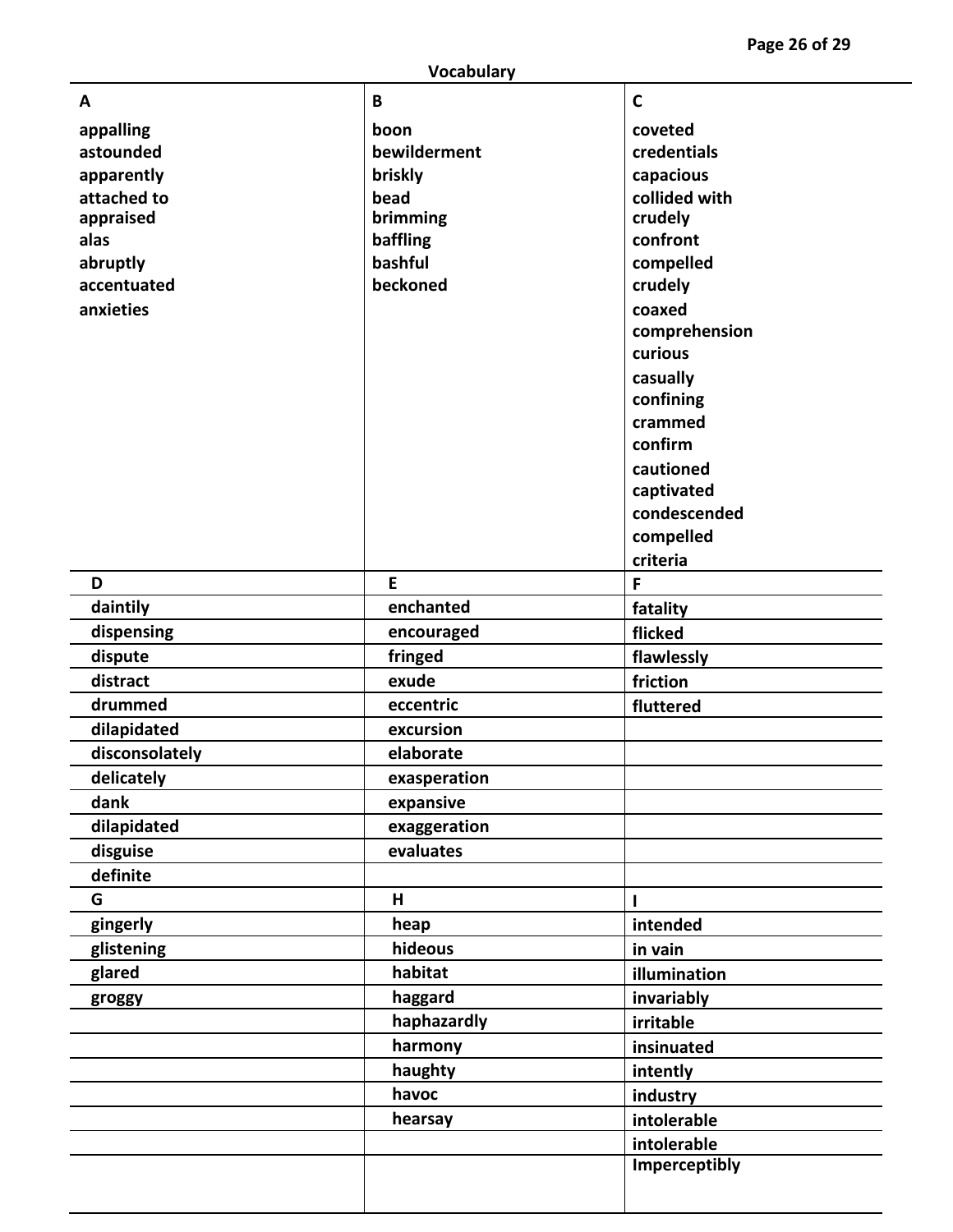| J                         | K              | L                        |
|---------------------------|----------------|--------------------------|
| judgment                  | <b>Kindred</b> | likelihood               |
| judicial                  | <b>Knack</b>   | labyrinth                |
| junction                  | knickers       | <b>ludicrous</b>         |
| juvenile                  | knickknack     | limp                     |
| jeopardy                  |                |                          |
| jealousy                  |                |                          |
| jubilant                  |                |                          |
|                           |                |                          |
| M<br>menaced              | N<br>nuisance  | $\mathbf 0$<br>opted for |
| mustered                  | naïve          | on the wrong foot        |
| mean                      | native         | occasionally             |
| mass                      | nauseous       | operation                |
| mounting                  | negate         |                          |
| minimum                   | negligence     |                          |
| mayhem                    | nemesis        |                          |
| miniature                 | neutral        |                          |
| mumbled                   | niggle         |                          |
| meditated                 |                |                          |
| moulded                   |                |                          |
| menacing                  |                |                          |
| P                         | Q              | $\mathbf R$              |
| plopped                   | qualitative    | rituals                  |
| presume                   | qualm          | reinforce                |
| precautions               | quantitative   | reprimanded              |
| panting                   | quarrel        | riot                     |
| purchase                  | quench         | reluctantly              |
| persisted                 | query          | refuge                   |
| pensively                 | queue          | regret                   |
| prime                     | quirk          | rarely                   |
| placidly                  | quiver         | reproachful              |
| peered                    | quizzical      | ragged                   |
| propelling                | quotation      | revolving                |
| passion                   |                | resonant                 |
| promptly                  |                |                          |
| practically               |                |                          |
| prone to<br>paraphernalia |                |                          |
| prerogative               |                |                          |
| path                      |                |                          |
| precision                 |                |                          |
| pizzazz                   |                |                          |
| Potential                 |                |                          |
|                           |                |                          |
|                           |                |                          |
|                           |                |                          |
|                           |                |                          |
|                           |                |                          |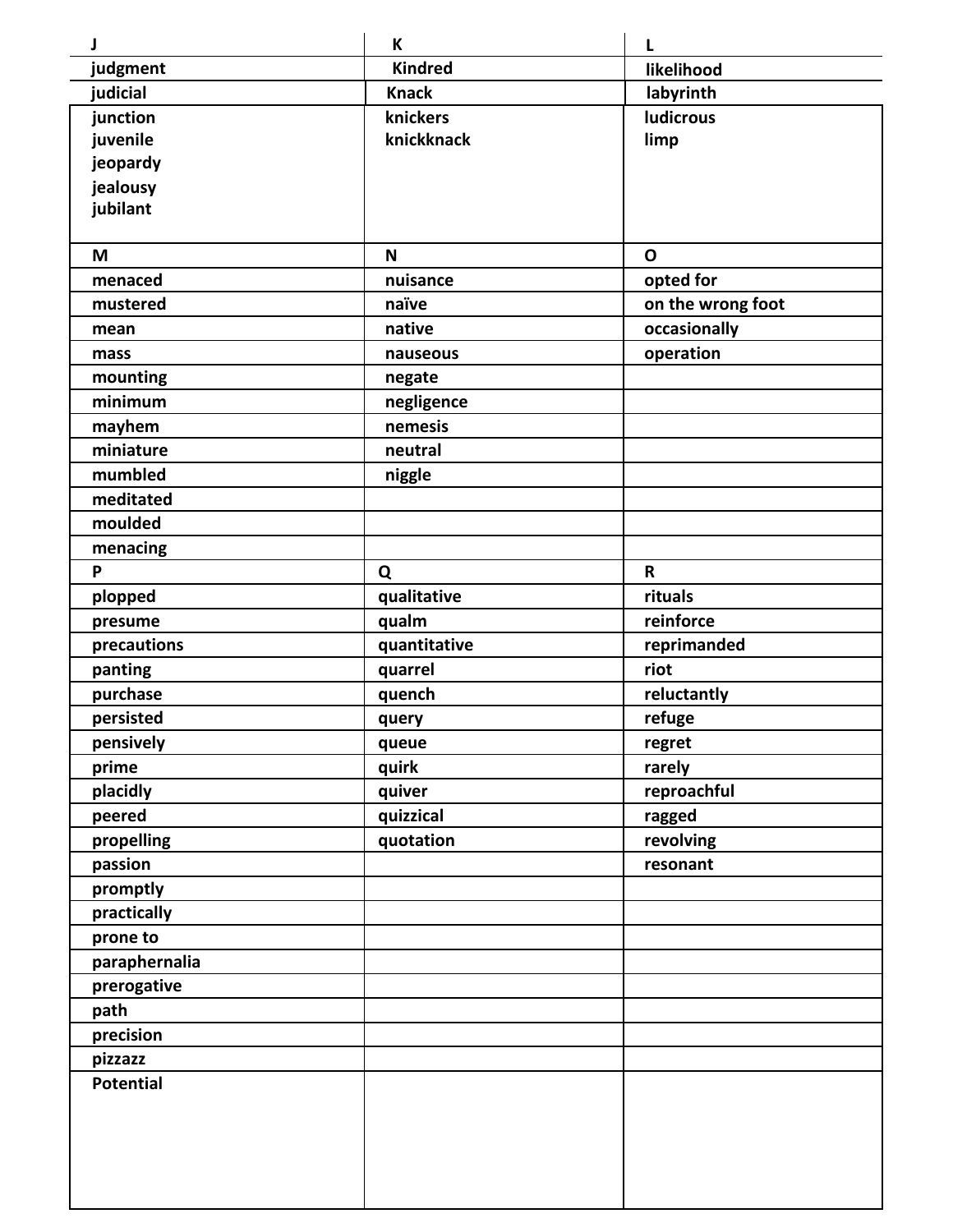| $\mathsf{S}$  | $\mathsf{T}$ | $\mathsf U$ |
|---------------|--------------|-------------|
| swarmed up    | tentatively  | urge        |
| scenario      | tackle       | unburdened  |
| swathe        | tumultuous   | unprovoked  |
| subsequently  | tomfoolery   |             |
| struck up     | tangle       |             |
| string        | troughs      |             |
| sternly       | tangled      |             |
| solemnly      |              |             |
| succulent     |              |             |
| shuffled      |              |             |
| sailed        |              |             |
| stunt         |              |             |
| sauntered     |              |             |
| splendour     |              |             |
| sagged off    |              |             |
| speckled with |              |             |
| stable        |              |             |
| $\mathbf v$   | W            | ŀ۷          |
| ventured      | whipped      | Yearning    |
| vulnerable    | weighing up  | Yelp        |
|               | writhing     | yield       |
|               | waft         |             |
| $\mathbf{Z}$  |              |             |
| zealous       |              |             |
| zenith        |              |             |
| zest          |              |             |
|               |              |             |

 $\blacktriangleright$ *The Pattern of Question Paper is generally to be in conformance but, not limited to the guidelines given.*

 $\blacktriangleright$ *The above guidelines are meant for general facilitation of students. Final paper setting is the sole prerogative of SZABMU, Islamabad, however.*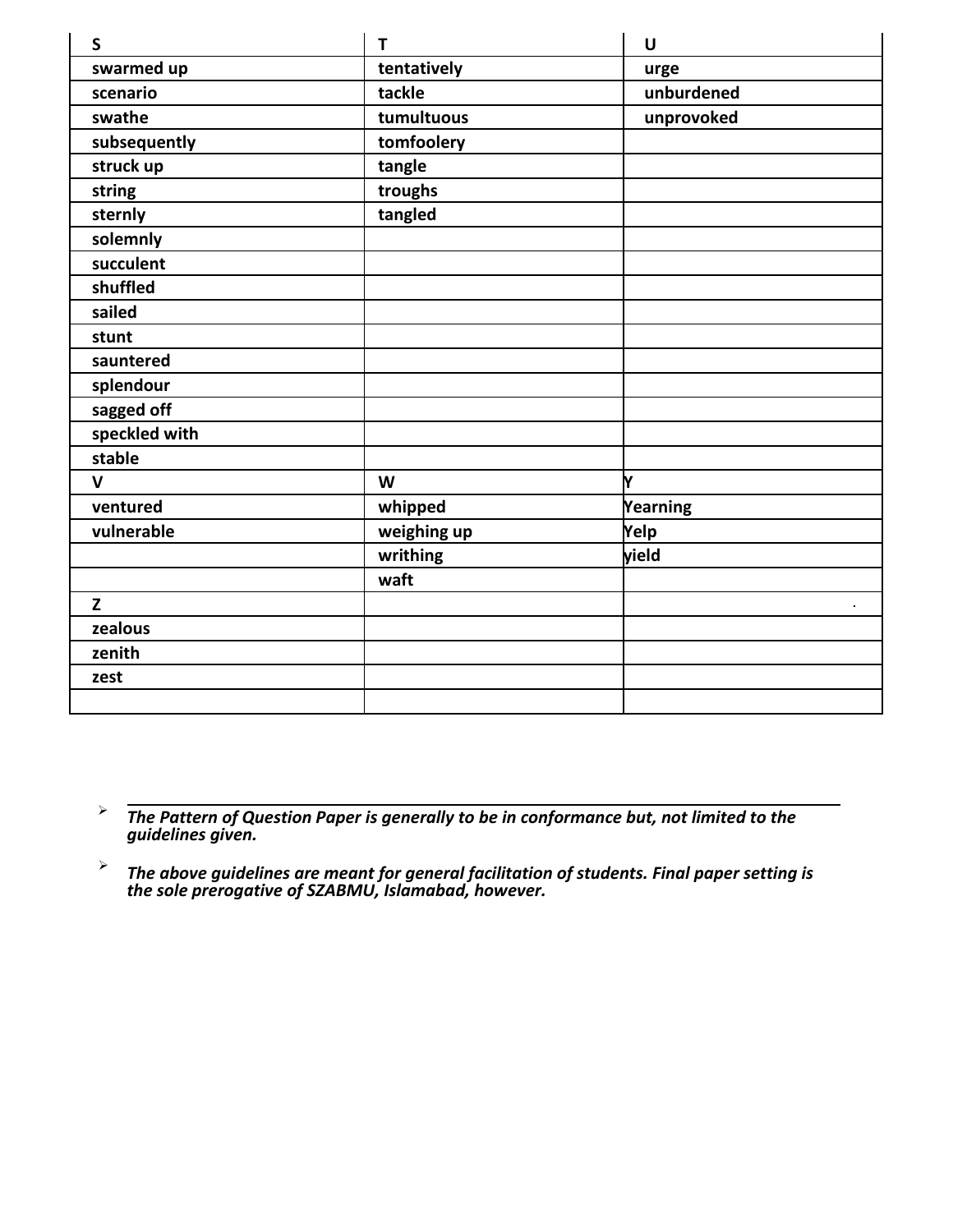# **Vocabulary**

| A              | B            | $\mathsf{C}$  |
|----------------|--------------|---------------|
| appalling      | boon         | coveted       |
| astounded      | bewilderment | credentials   |
| apparently     | briskly      | capacious     |
| attached to    | bead         | collided with |
| appraised      | brimming     | crudely       |
| alas           | baffling     | confront      |
| abruptly       | bashful      | compelled     |
| accentuated    | beckoned     | crudely       |
| anxieties      |              | coaxed        |
|                |              | comprehension |
|                |              | curious       |
|                |              | casually      |
|                |              | confining     |
|                |              | crammed       |
|                |              | confirm       |
|                |              | cautioned     |
|                |              | captivated    |
|                |              | condescended  |
|                |              | compelled     |
|                |              | criteria      |
| D              | E            | F             |
|                |              |               |
| daintily       | enchanted    | fatality      |
| dispensing     | encouraged   | flicked       |
| dispute        | fringed      | flawlessly    |
| distract       | exude        | friction      |
| drummed        | eccentric    | fluttered     |
| dilapidated    | excursion    |               |
| disconsolately | elaborate    |               |
| delicately     | exasperation |               |
| dank           | expansive    |               |
| dilapidated    | exaggeration |               |
| disguise       | evaluates    |               |
| definite       |              |               |
| G              | н            | п             |
| gingerly       | heap         | intended      |
| glistening     | hideous      | in vain       |
| glared         | habitat      | illumination  |
| groggy         | haggard      | invariably    |
|                | haphazardly  | irritable     |
|                | harmony      | insinuated    |
|                | haughty      | intently      |
|                | havoc        | industry      |
|                | hearsay      | intolerable   |
|                |              | intolerable   |
|                |              | imperceptibly |
| J              | K            | L             |
|                |              | likelihood    |
| judgment       | Kindred      |               |
| judicial       | Knack        | labyrinth     |

 $\mathcal{L}^{\pm}$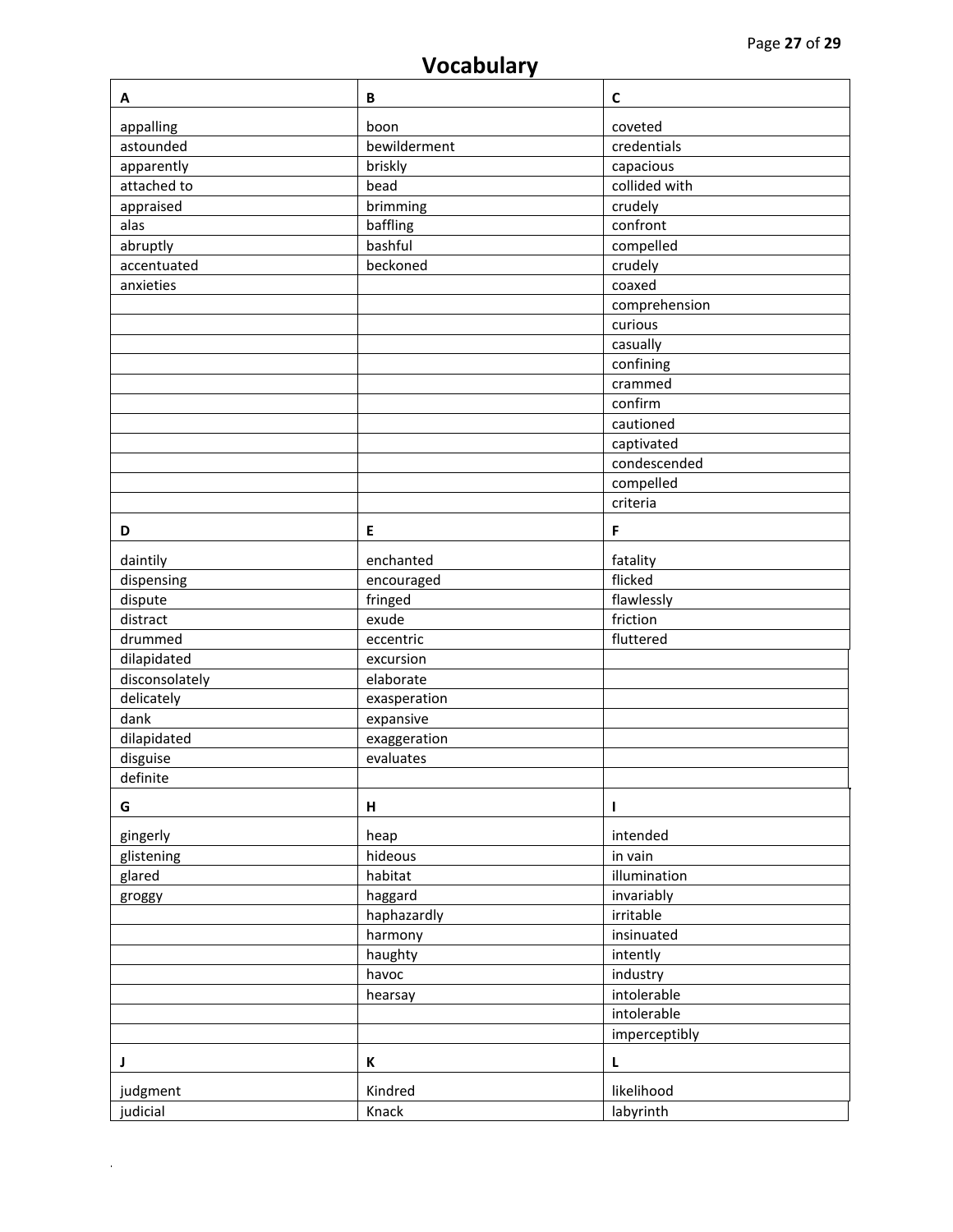$\blacktriangleright$ *The Pattern of Question Paper is generally to be in conformance but, not limited to the guidelines given.*

 $\ddot{\phantom{1}}$ 

≻ *The above guidelines are meant for general facilitation of students. Final paper setting is the sole prerogative of SZABMU, Islamabad, however.*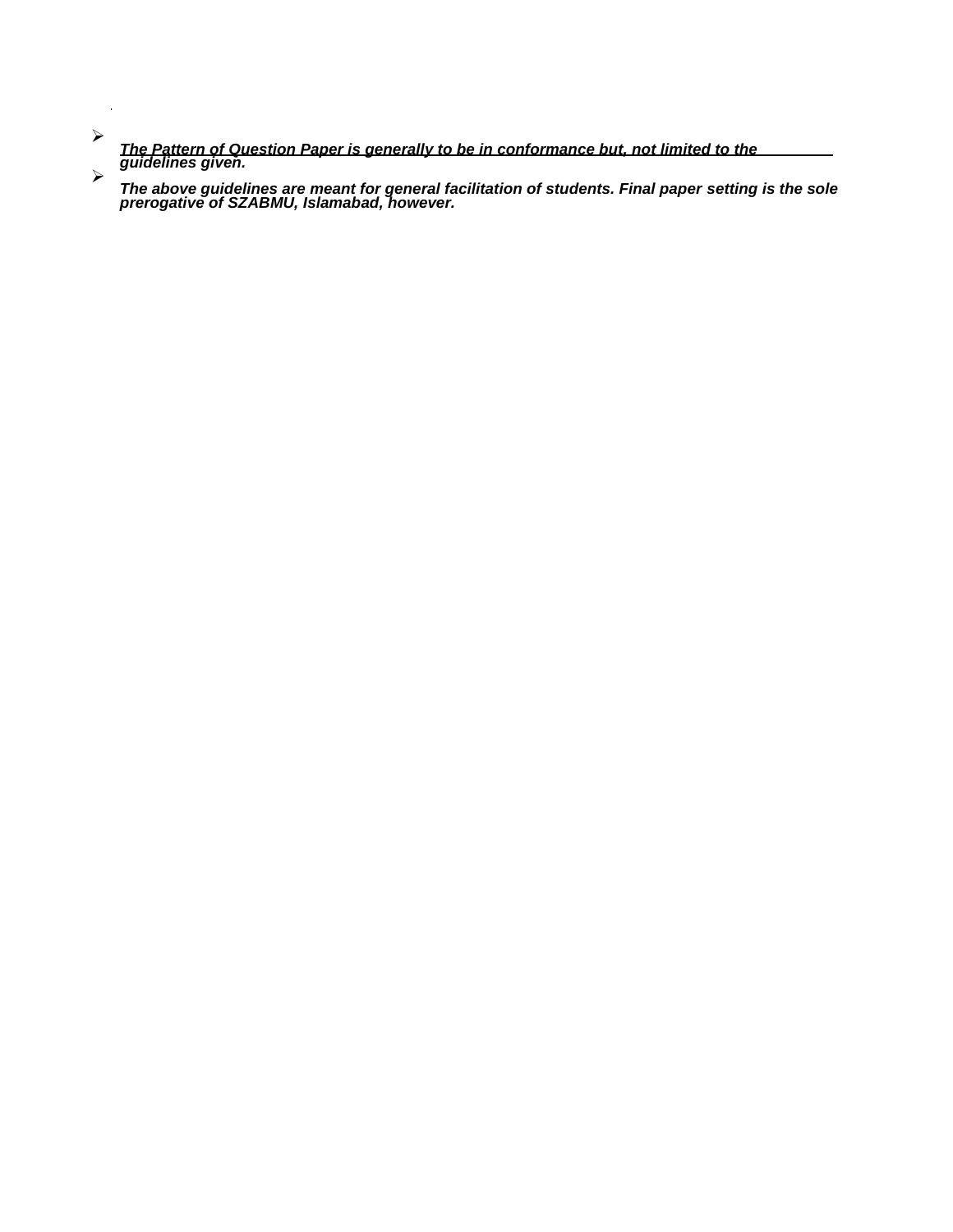| unction<br>juvenile<br>jeopardy<br>jealousy<br>jubilant                                                                                                                                                                                                             | knickers<br>knickknack                                                                                                        | ludicrous<br>limp                                                                                                                                         |
|---------------------------------------------------------------------------------------------------------------------------------------------------------------------------------------------------------------------------------------------------------------------|-------------------------------------------------------------------------------------------------------------------------------|-----------------------------------------------------------------------------------------------------------------------------------------------------------|
| М<br>menaced<br>mustered<br>mean<br>mass<br>mounting<br>minimum<br>mayhem<br>miniature<br>mumbled<br>meditated<br>moulded<br>menacing                                                                                                                               | N<br>nuisance<br>naïve<br>native<br>nauseous<br>negate<br>negligence<br>nemesis<br>neutral<br>niggle                          | $\mathbf{o}$<br>opted for<br>on the wrong foot<br>occasionally<br>operation                                                                               |
| P<br>plopped<br>presume<br>precautions<br>panting<br>purchase<br>persisted<br>pensively<br>prime<br>placidly<br>peered<br>propelling<br>passion<br>promptly<br>practically<br>prone to<br>paraphernalia<br>prerogative<br>path<br>precision<br>pizzazz<br>potential | Q<br>qualitative<br>qualm<br>quantitative<br>quarrel<br>quench<br>query<br>queue<br>quirk<br>quiver<br>quizzical<br>quotation | $\mathbf R$<br>rituals<br>reinforce<br>reprimanded<br>riot<br>reluctantly<br>refuge<br>regret<br>rarely<br>reproachful<br>ragged<br>revolving<br>resonant |
| S<br>swarmed up<br>scenario<br>swathe<br>subsequently<br>struck up<br>string<br>sternly                                                                                                                                                                             | T<br>tentatively<br>tackle<br>tumultuous<br>tomfoolery<br>tangle<br>troughs<br>tangled                                        | $\cup$<br>urge<br>unburdened<br>unprovoked                                                                                                                |